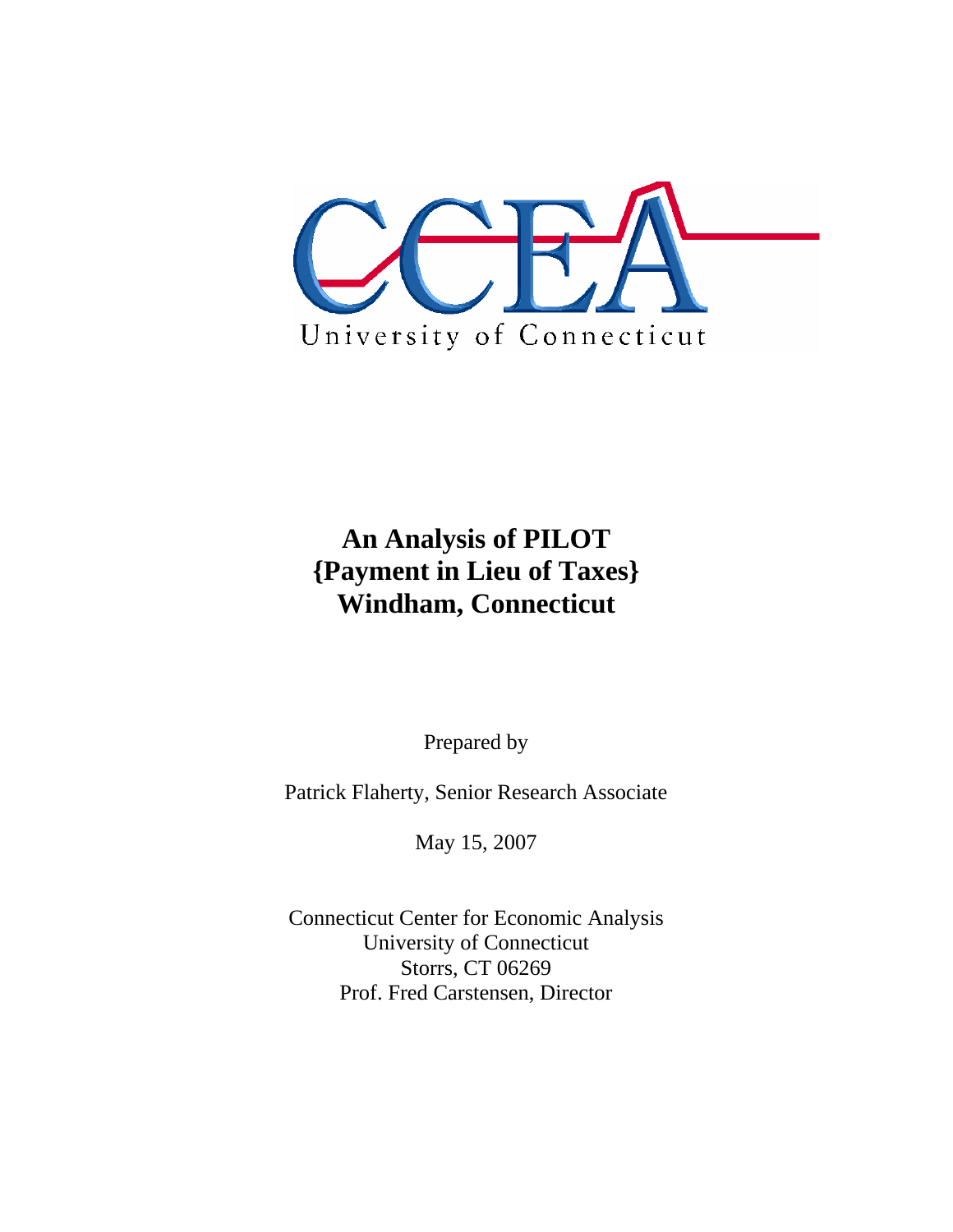The Town of Windham engaged the Connecticut Center for Economic Analysis to conduct a study of and make recommendations regarding the distribution of Payment in Lieu of Taxes (PILOT) funds that it receives. The major source of local revenue to the town is taxation of real property. Windham is home to many properties that are exempt from property taxation under state law, most notably Eastern Connecticut State University and Windham Community Memorial Hospital. These properties are located within the Willimantic Services District (WSD). Taxable properties within the Service District pay a tax to the District to cover the costs of the Willimantic Fire and Police Departments in addition to the town-wide tax they pay to fund the school district, public works, and other town-wide services. The distribution of PILOT funds between the Town and WSD budgets has been a matter of controversy for some years, particularly during deliberations on the budget for the 2006-2007 fiscal year.

 This report reviews the history of the PILOT fund distribution in Windham, the history of the PILOT fund statutes in Connecticut, and a discussion of the impact of tax-exempt properties on Town and WSD expenditures. The report presents a series of possible scenarios for distribution of the PILOT funds for future years, including a recommended distribution based on CCEA's best judgment. Our recommendation is that the Town guarantee a minimum rate of PILOT funding for to WSD each year to provide greater predictability to that tax rate.

# **Background discussions with town officials:**

 Patrick Flaherty met with each member of the Board of Finance except one who preferred not to meet but to provide information in writing. He also collected information from staff in town agencies, including the office of the First Selectman, Town Administrator, Director of Finance, Town Clerk, Assessor, Tax Collector, Public Works, Police Department, Fire Department, Public Works Department, and Waste Water Treatment. In addition, he talked with former First Selectman, current State Representative Walter Pawelkiewicz, and former Finance Director Katherine Maxwell.

# **Review of the public record with respect to the history of PILOT fund allocation in Windham:**

 While the statutes reference Payment in Lieu of Taxes (PILOT) programs as far back as the 1930's, and the current statute for PILOT for state-owned property was first enacted in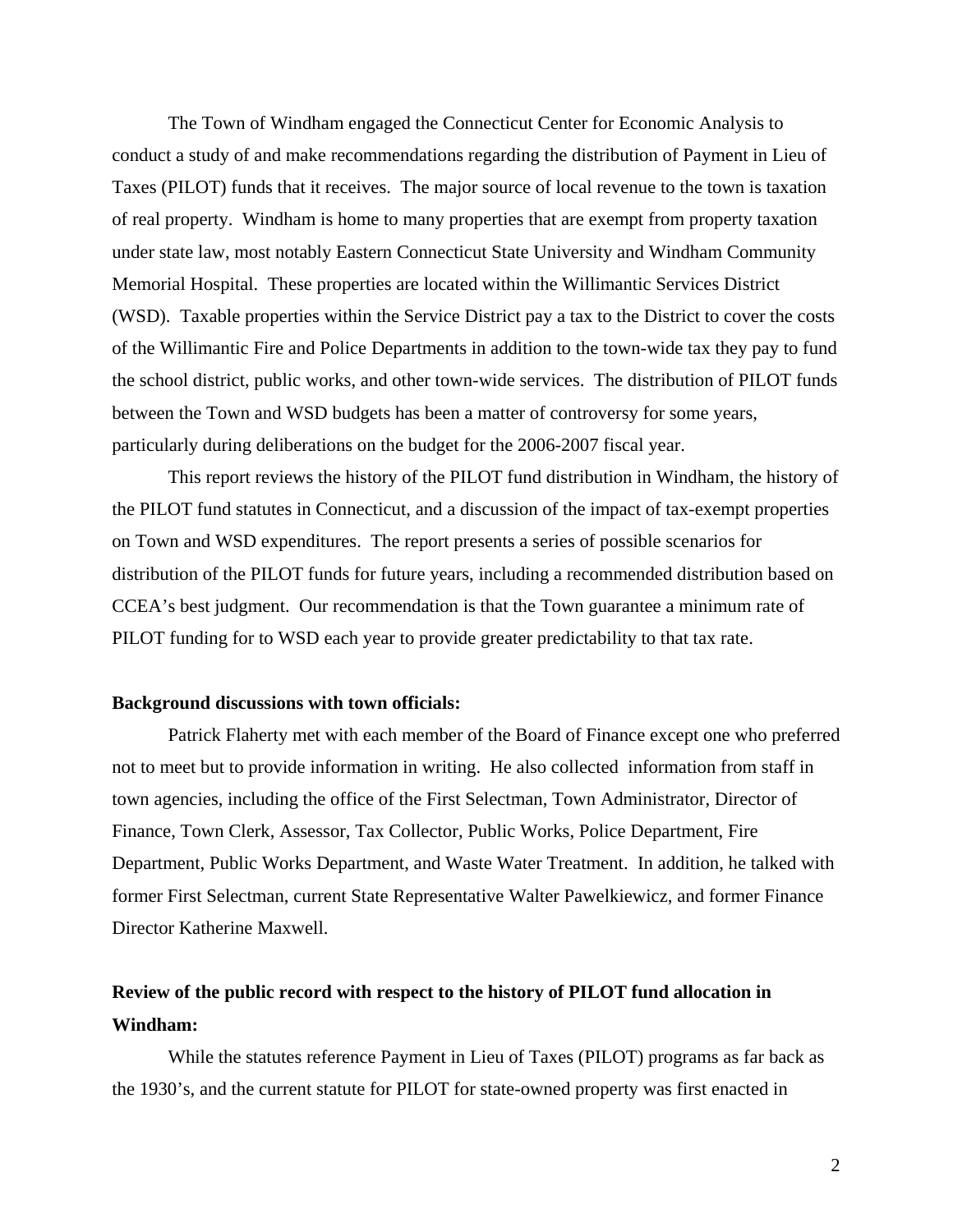$1969<sup>1</sup>$  $1969<sup>1</sup>$ , this report focuses its analysis on recent years. For the Town of Windham, the major source of PILOT funds is the State of Connecticut, in particular the PILOT programs for stateowned property in the town and for the private colleges and hospitals. In addition, the town receives a significant grant from the Pequot/Mohegan fund. While the state revenue comes from the slot machines at the two casinos, the state bases the distribution of the funds to the towns in part on the PILOT formula.<sup>[2](#page-2-1)</sup> For the major PILOT programs, the level of state PILOT is set at a percentage of the taxes that would have been paid on the properties if the properties were fully taxable. Therefore the major payments to town are based on assessed values of these properties and the mill rate.

 Windham taxes all non-exempt properties at a uniform mill rate to pay for town-wide services, for example education and public works (roads). In addition, properties in the Willimantic Services District (WSD) pay an additional tax to the town to fund the professional fire and police departments that provide services within the district. Properties in Windham outside the WSD are in the Windham First Taxing District (WFTD), a statutory special services district organized pursuant to Chapter 105 of the statutes. Properties in the First Taxing District pay a tax to the district which is separate from the tax paid to the town, although this tax is collected by the town as an administrative convenience with funds forwarded directly to the  $WFTD.<sup>3</sup>$  $WFTD.<sup>3</sup>$  $WFTD.<sup>3</sup>$ 

In the 1980s the state recognized only the town mill rate for purposes of calculating PILOT payments, but the town government chose to use the PILOT funds to offset the tax rates for the both the town as a whole and the Willimantic Services District. The basis for this structure was the differential mill rates. Thus about  $1/3<sup>rd</sup>$  of the PILOT funds went to the Willimantic Services District budget and  $2/3<sup>rd</sup>$  toward the town-wide budget, reflecting the fact that the Windham-wide mill rate was about twice as high as the WSD rate. Residents of the WSD pay both taxes; from their perspective, approximately  $1/3<sup>rd</sup>$  of their tax bill went to cover WSD expenses (basically fire and police), the other  $2/3<sup>rd</sup>$  for general Windham services and programs.

<span id="page-2-0"></span><sup>&</sup>lt;sup>1</sup> There have been many changes to the PILOT statutes over the years, see a later section of this report.<br><sup>2</sup> More details about the state programs are later in this report.

<span id="page-2-1"></span><sup>&</sup>lt;sup>2</sup> More details about the state programs are later in this report.

<span id="page-2-2"></span><sup>&</sup>lt;sup>3</sup> With two exceptions, in the past dozen year or so the WFTD mill rate has been between 11% and 13% of the WSD mill rate. There is no evidence of an outcry for "relief" from the tax rate paid to the WFTD. The two exceptions are FY 2000-01 and the current fiscal year, 2006-07. Both will be discussed in detail later in this report.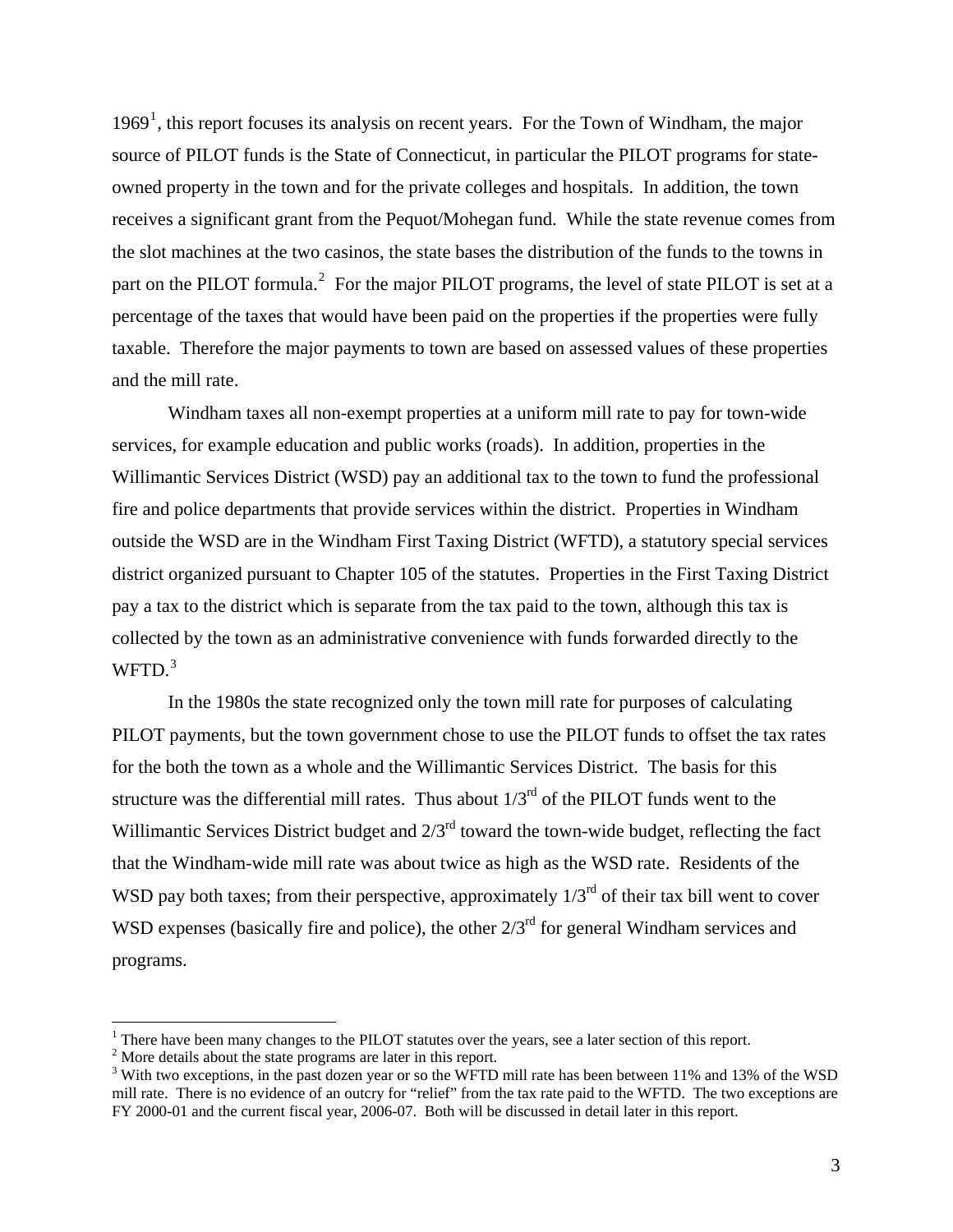In the 1990s, the town persuaded the state Office of Policy and Management to recognize the Willimantic Services District mill rate in addition to the town mill rate for the purposes of PILOT calculations. When the town submits the forms to the state each year for the state-owned property, hospital, and other pilot programs, the state pays PILOT on the properties in the WSD based on the combined (Windham plus WSD) mill rate. Until the 2006-2007 fiscal year, the town continued to divide the PILOT funds between the town-wide and the service district budgets based on the mill rates. For the two largest PILOT funds (state property and hospital), the actual allocation has been extremely close to the actual mill rates. For the other large fund, the Pequot/Mohegan funds, in some years the State of Connecticut (OPM) provided the town with a suggested allocation between the town and the WSD, which the town followed with rare adjustments. In 2006-07 fiscal year, the town decided to allocate the Pequot funds following the same distribution as all PILOT funds. The town also receives PILOT payments based on the property owned by the Willimantic Housing Authority. The town receives two PILOT payments: one from the State of Connecticut and one directly from the Housing Authority. These are shown as separate revenue items in the town's budget documents. However, the town has allocated both of these payments between the Town and the WSD on the same principles as other PILOT funds. Other state PILOTS include Manufacturers Machinery and Equipment, Elderly Circuit Breaker, Distressed Municipalities Manufacturing, and other very small programs. Given the relatively small size of these programs, there is often a large variance between what the town projects and what is actually received from the state. Timing of the receipt of payments is inconsistent from year to year. The following table summarizes PILOT receipts for the past seven fiscal years; it uses audited revenues, with the exception of 2006-07, when it relies on the adopted budget.

|                                       | 2000- | $2001 -$ | 2002- | 2003- | 2004-            | 2005-            | 2006- |
|---------------------------------------|-------|----------|-------|-------|------------------|------------------|-------|
|                                       | 01    | 02       | 03    | 04    | $\underline{05}$ | $\underline{06}$ | 07    |
| WSD State PILOTs as % of Combined     |       |          |       |       |                  |                  |       |
| State Property (ECSU & others)        | 30%   | 32%      | 31%   | 32%   | 32%              | 34%              | 60%   |
| Hospital                              | 30%   | 32%      | 31%   | 32%   | 32%              | 34%              | 60%   |
| Pequot/Mohegan                        | 23%   | 24%      | 24%   | 28%   | 27%              | 31%              | 60%   |
| Housing Authority*                    | 30%   | 32%      | 31%   | 32%   | 32%              | 33%              | 60%   |
| Other State PILOTS                    | 24%   | 28%      | 22%   | 28%   | 24%              | 34%              | 60%   |
| <b>WSD Mill Rate as % of Combined</b> | 30%   | 32%      | 31%   | 32%   | 34%              | 35%              | 23%   |

\*Windham allocated the PILOT funds received directly from the Housing Authority in the same manner as those funds received from the State of Connecticut. For this table "combined" means Town-wide plus WSD.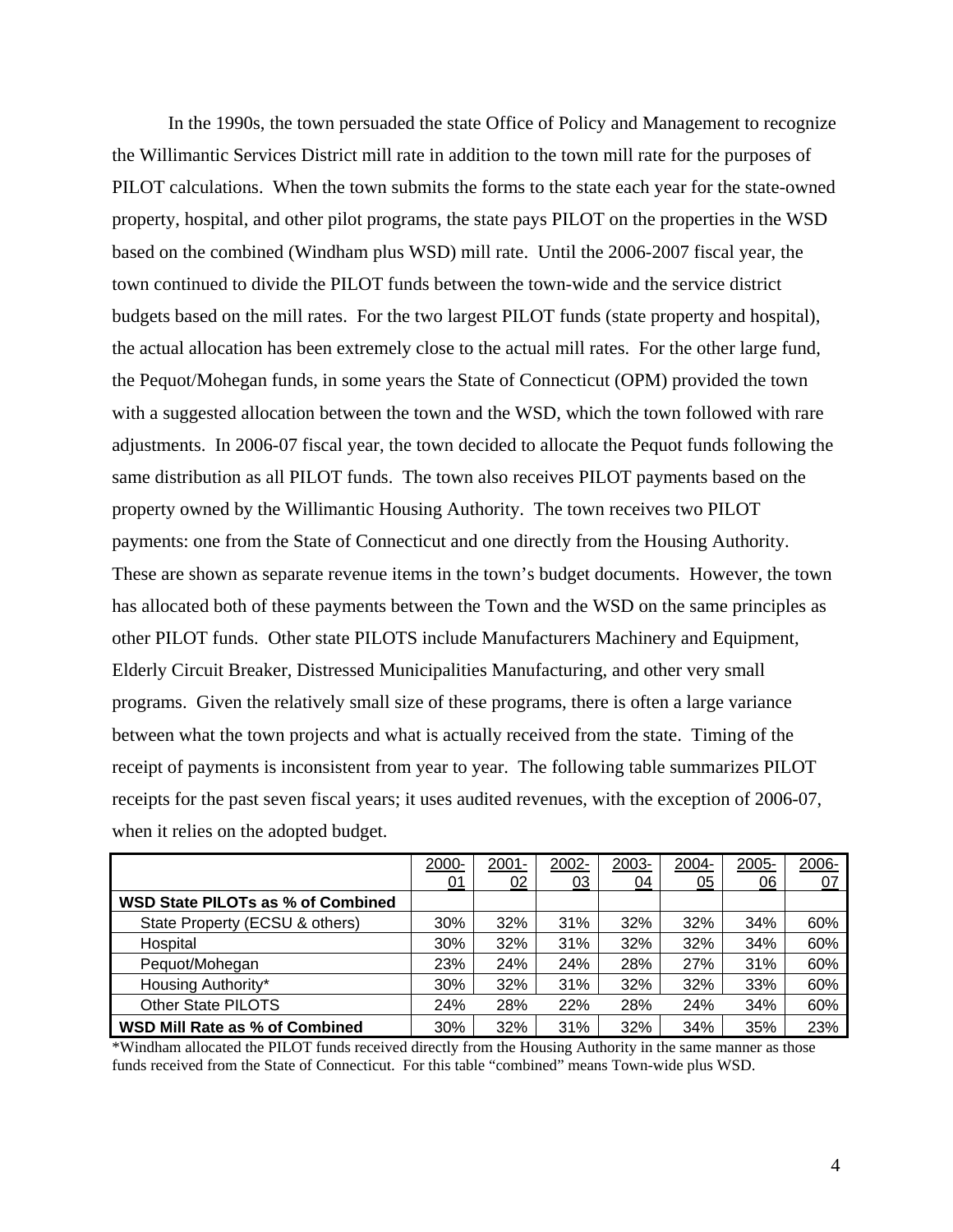In April 2006, the Board of Finance voted "to adopt a 60% - 40% WDS to Town PILOT allocation formula" for the 2006-2007 fiscal year, switching from the long-standing approximately  $2/3^{rd}$  to  $1/3^{rd}$  allocation.

### **Legislative history and legislative intent: Connecticut PILOT funds.**

There are several PILOT programs in Connecticut statutes. This report focuses on those that are most important to the Town of Windham.

#### **Grants in lieu of taxes on state-owned real property.**

Payments to towns based on the amount of state-owned property in the town date back at least as far as  $1935.^4$  $1935.^4$  The legislature enacted the current statute for PILOT for state-owned property (Section 12-19a of the Connecticut General Statutes) in 1969; Public Act 766 established a formula for payment in lieu of taxes (PILOT) for state-owned real property. The 1969 formula was:

#### *totaltaxleviedbytownonrealproperty totaltaxleviedonrealpropertybyalltownsinstate* ×− × *assessedvalueof allstate ownedrealpropertyinsuchtown milrateof suchtown*×10

For this formula, the state used the total taxes levied (both numerator and denominator) in the prior calendar year and the assessed value of the state-owned real property, with the exception of property acquired for highways and bridges. The law capped payments at \$600,000 per town, with a minimum payment of \$2,000 per town. The law reduced the grant pro-rata so that the total grants could not exceed the amount appropriated by the state. The law included a stop loss provision (so the state would not reduce grants that towns received in previous years) and a process for assessment and appeals.

 In 1971 the legislature made minor changes, and in 1977 it eliminated the \$600,000 cap. Then, in 1978, the legislature also eliminated the pro-rata reduction in case of an insufficient appropriation.

 In 1987 the legislature deleted the 1969 formula, replacing it with a grant of 20% of the property taxes which would have been paid for state owned real property on the assessment list for the assessment date two years prior to the start of the state fiscal year in which the grant is payable. At the same time, the legislature raised the \$2,000 minimum to \$4,000 and capped the grant at 7½% of the total tax levied on real property in the preceding calendar year in a town.

<span id="page-4-0"></span> 4 In the *Connecticut General Statutes Annotated, there is a reference to several "prior laws" – prior to the current PILOT statute. The dates of these prior laws are 1935, 1949, 1951, 1953, 155, 1958, and 1961.*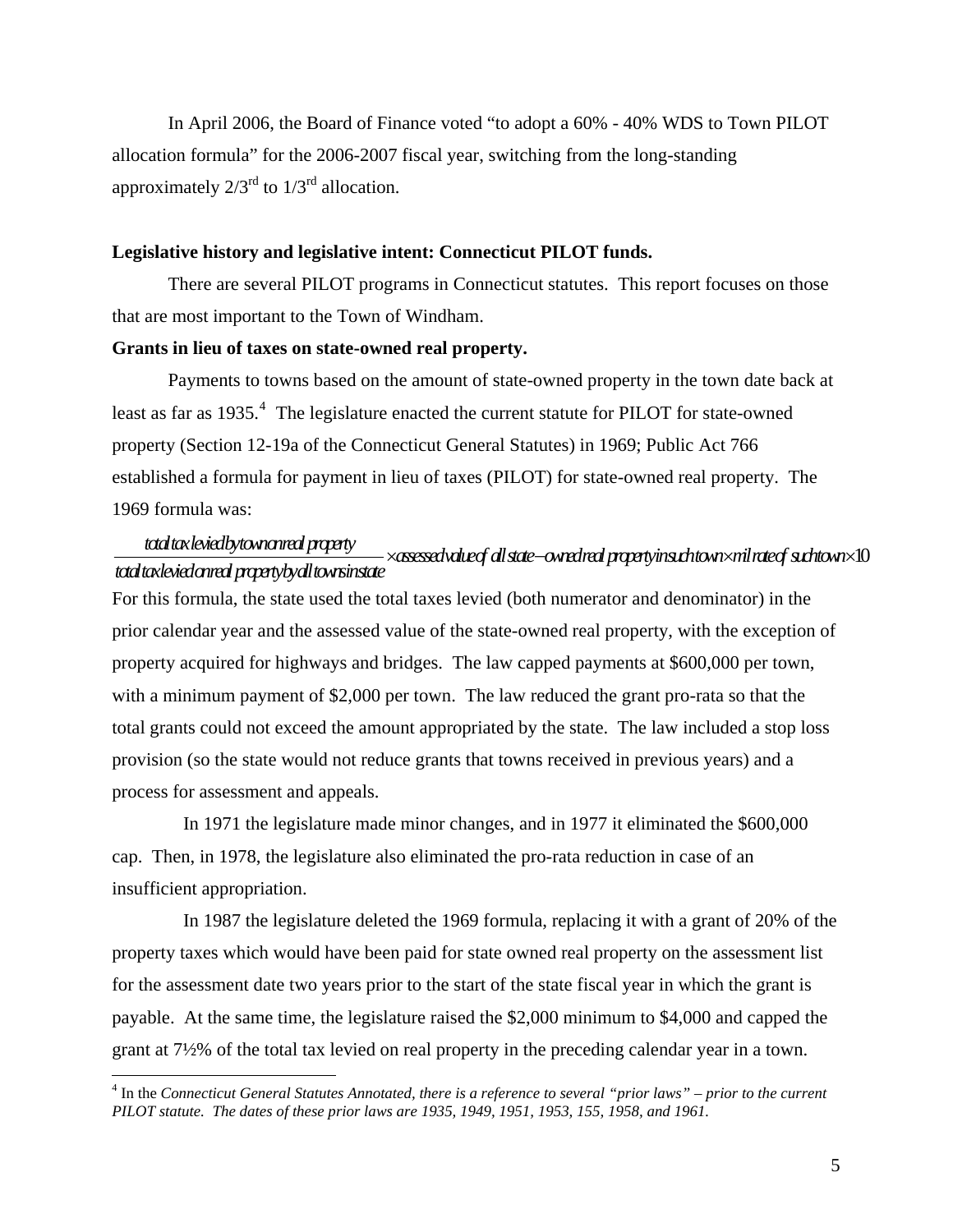In 1988, the legislature increased PILOT to 100% of property taxes that would have been paid for correction facilities used for incarceration purposes and, in 1989, and, as part of a comprehensive bill on Indian affairs, added "reservation land held in trust by the state for an Indian tribe" to the list of properties eligible for PILOT funds. In 1990, the legislature agreed to raise the cap in phases from the 7½% cap to 14% by fiscal year 1994. In 1991, it eliminated the minimum grant of \$4,000; for fiscal year 1993 it limited the amount of the total PILOT payable proportionally in the event that the total of PILOT payments would exceed the amount appropriated. In 1993, the legislature agreed to remove the 14% cap, raising it progressively to 100% by fiscal year 2004. In 1995, the legislature created a special 40% PILOT grant for Connecticut Valley Hospital (CVH) in Middletown and changed the wording for the cap. In 1997, the legislature expanded the list of properties eligible for PILOT to include municipallyowned airports, extended the property tax exemption to any property the state's colleges and universities lease to nonprofit organizations and qualified the municipality for a PILOT grant for these properties, and added a 100% PILOT for any town in which more than fifty percent of the property is state-owned real property.

 In 1998 the state created a 100% PILOT for Long Lane School, the prison section of John Dempsey Hospital, and codified an administrative hearing process for towns wishing to appeal an assessment decision that the Office of Policy and Management (OPM) had made. In 1999, the legislature increased PILOT payments from 20% to 45% of the property taxes that would have been paid, but added language to proportionately reduce the grants payable to each municipality in FY 2000 and each year thereafter if the total grants in such year exceeded the amount appropriated.

 In 2000, additional legislation permitted any municipality to "provide to a special services district within such municipality a portion of any payment from the state in lieu of property tax revenues . . . if such payment is attributable to property within such district." Debate on this provision in the House emphasized that the provision is permissive, that the decision to allocate PILOT payments to the special services district remains with the municipality. (This provision, codified as Sec. 12-20c of the statutes, covers all state PILOT programs, not just the program for state-owned property.) In 2000, the legislature also increased the PILOT for CVH from 40 to 65% and added the word "borough" to the definition of "town" for the purposes of PILOT. In 2001 it changed the law's language to read "town or borough."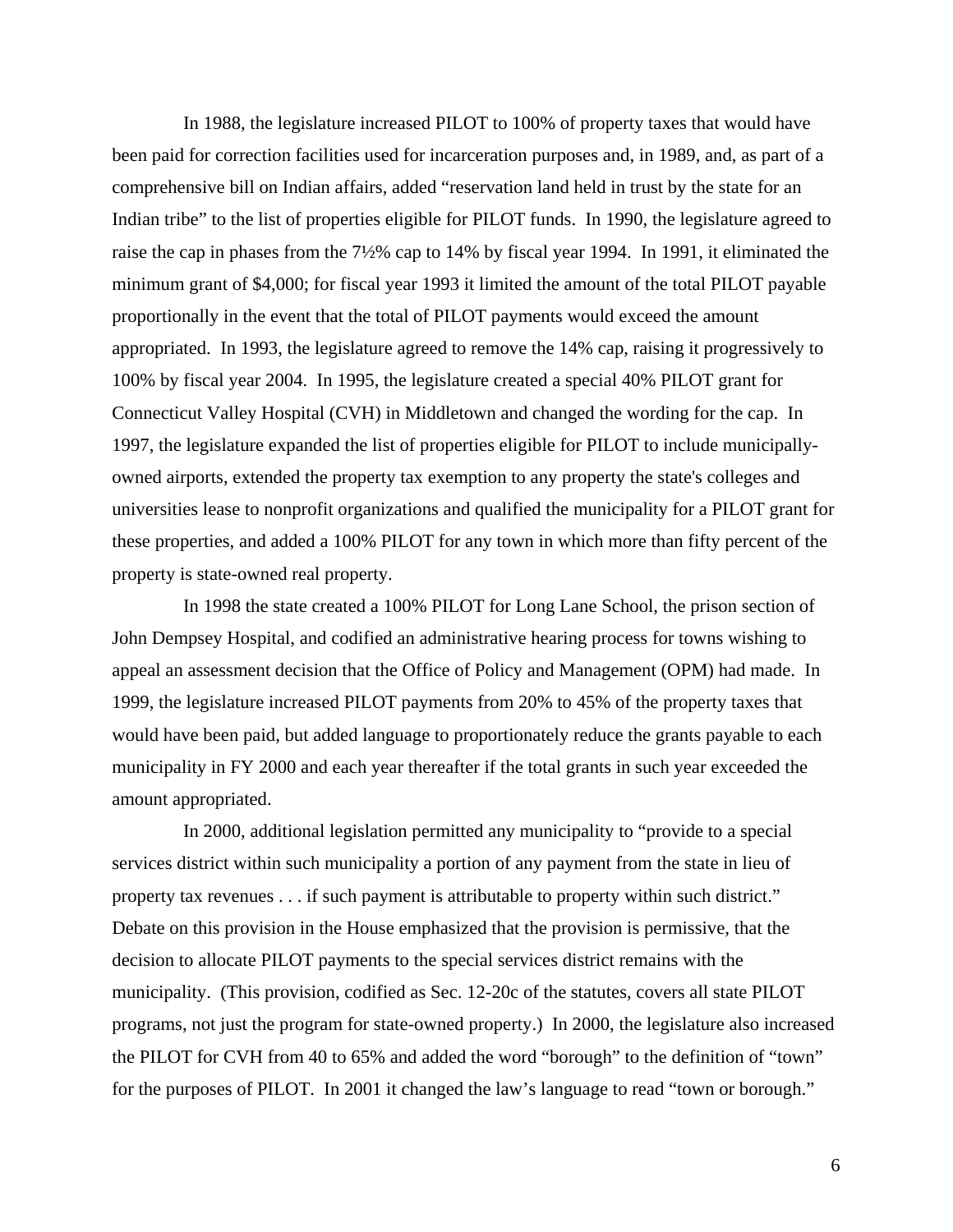There have also been a number of changes to the statute with regard to the procedures for establishing the assessed value, including the appeals procedure available to the towns and the procedures and timing for the payments to the town. There has also been legislation regarding particular properties in various years, for example a 2004 act regarding the Torrington courthouse and a 2006 act granting \$60,000 to Voluntown due to the state forest located there. **Private Colleges and General Hospitals PILOT.** 

Public Act 78-113 (1978) established the PILOT for real property that private nonprofit colleges and hospitals owned. At the time the grant was equal to 25% of the property taxes which would have been paid, based on the assessed value as of the assessment date immediately prior to the commencement of the state fiscal year in which the state would pay the grant. Under the law, the amount the state paid each year would be reduced proportionately if the total of such grants each exceeds the amount appropriated. The grant was payable to any "municipality;" the law defined word "municipality" to mean "any town, consolidated town and city, consolidated town and borough and any city not consolidated with a town." As with the state PILOT, the statute also set up a process for determining the valuation of the properties for PILOT purposes and a schedule for these determinations and payments.

 In 1987, the legislature increased the grant from 25% to 40%, based on the assessment date *two years prior* to the commencement date of the fiscal year in which the state is to make the grant. The law also changed dates for the assessment and payments procedure. Dates were again adjusted in 1988. In 1990 the sate increased the rate to 50% of the taxes that would have been paid, and then again in 1991 to 60%. In 1993, the legislature expanded the definition of hospital; in 1994 it clarified this new definition to make sure it excluded convalescent and nursing homes.

 For the purposes of this study, the legislature made a more interesting changein 1994. Toward the end of Public Act 94-175, "An Act Making Technical Revisions to the Tax Statutes," the definition of "municipality" was changed to mean "any town, consolidated town and city, consolidated town and borough, BOROUGH, DISTRICT, AS DEFINED IN SECTION 7-324, and any city not consolidated with a town." (Capital letters indicate new language.) This statute defines a "district" as "any fire district, sewer district, fire and sewer district, lighting district, village, beach or improvement association and any other district or association, except a school district, wholly within a town and having the power to make appropriations or to levy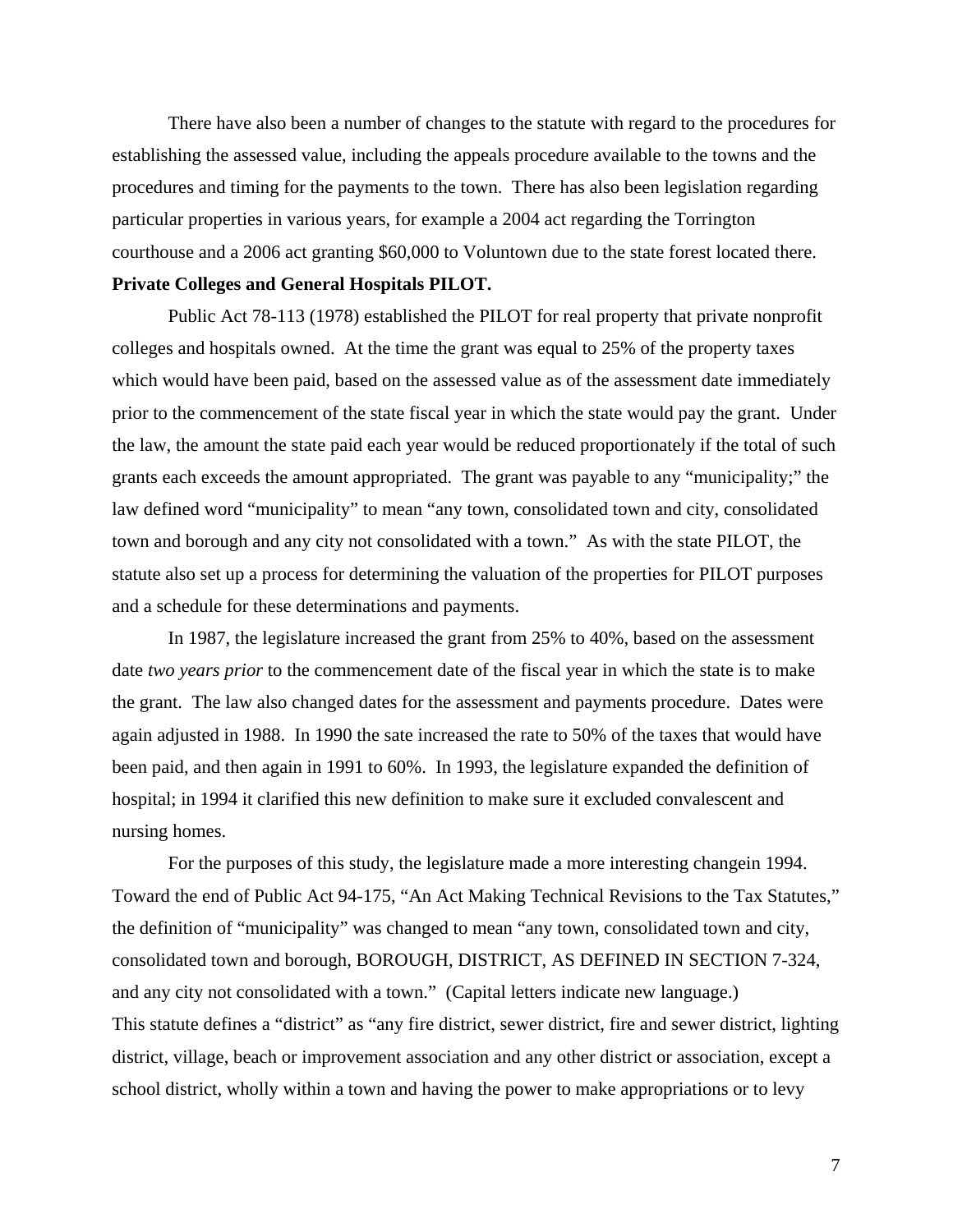taxes." In 1998, the legislature included urgent care facilities that were previously hospitals to the hospital PILOT [e.g., Sharon hospital].

In 1999 the state increased its PILOT rate from 60% to 77% of property taxes which would have been paid, and clarified the definition of urgent care facility to ensure that Sharon hospital would be eligible. In 2001, the legislature rewrote definitions of private colleges and hospitals, and in 2004 the law provided for PILOT payments for "a campus of the U.S. Department of Veterans Affairs Connecticut Heathcare Systems," phasing them in, starting with 20% of the amount payable for FY2007 through 100% of such amount by 2011. In 2005, the legislature added a \$500,000 annual PILOT for the City of New London for the United States Coast Guard Academy; this PILOT increased to \$1 million in 2006.

# **Mashantucket Pequot and Mohegan Fund.**

In 1993 Connecticut established the Mashantucket Pequot fund to receive revenues from the Mashentucket Pequot Tribe as part of an agreement negotiated between the Tribe and Governor Weicker. The original act provided for a distributions of \$20 million to towns based on the formula for PILOT grants for state-owned property, \$20.1 million to towns based on the formula for PILOT grants for private colleges and general hospitals, \$35 million on a formula based on equalized net grand list, population, and per capita income in each town. The act allocated an additional \$5.475 million based on a similar formula specifically for eleven towns, including Windham. However, the act provided specific dollar amounts to 28 towns, for which none of these provisions applied. The act included Windham in the list of 28 towns and allocated it \$1,307,974. This provision is still in effect, and that dollar amount has not changed through the January 1, 2007 printing of the Connecticut General Statutes. Nevertheless, the amount of funding Windham has received from the Pequot funds has varied greatly over the years, depending on the fiscal position of the state and the will of the legislature. In general, the amount of funding that the state has provided to the towns through this fund has increased. Importantly, in 1997, the act brought in the Mohegan Tribe (and the fund was renamed). In the same legislation, the legislature adopted an amendment that Rep. Johnston (co-sponsored by Sen. Williams) offered to require that eligible special services districts receive a portion of Pequot/Mohegan funds, "the portion payable to any such district under this subsection shall be the amount of the grant to the town under this subsection which results from application of the district mill rate to exempt property in the district." As codified, "this subsection" is the portion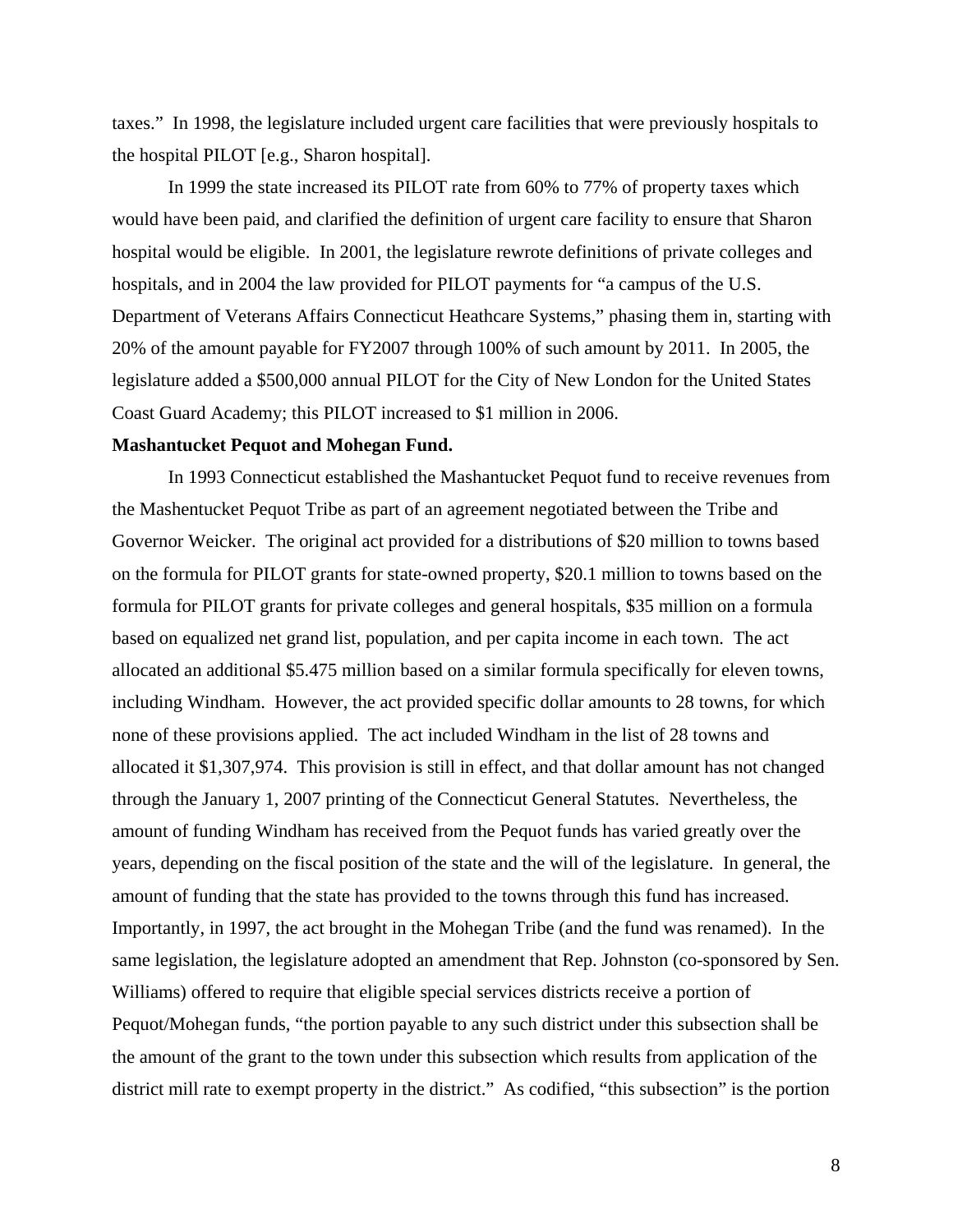of the fund allocated according to the formula for PILOT for state-owned properties [Section 3- 55j (a) of the General Statutes]. In debate on the floor of the House, Rep. Johnston stated that this was to codify "what presently is in practice. The amendment would result in aid which currently is distributed to Putnam and Windham, be shared between these towns and their special service district. This is current practice and we wanted to make sure it was the state's intention that it goes this way, but we wanted to make sure that it was in the statute." (Rep. Johnston, May 31, 1997) Despite Rep. Johnston's words, it is not clear that this subsection has ever applied directly to Windham due to the phrase "Notwithstanding the provisions of subsections (a) to (f) inclusive of this section, the total grants paid to the following municipalities . . . shall be as follows" with Windham listed as one of the towns that follows. (Section  $3-55j(g)$  of the General Statutes).

 In 1996 the legislature passed Public Act 06-187; Section 96 sets aside an additional \$1.6 to be "distributed to municipalities that are members of the Southeastern Connecticut Council of Governments and to any distressed municipality that is a member of the Northeastern Connecticut Council of Governments or the Windham Area Council of Governments," starting in the fiscal year ending June 30, 2008. This provision has not yet been codified into the statutes but "remain in full force and effect" according to documents released with Governor Rell's proposed budget for FY 07-08 and FY 08-09. [5](#page-8-0)

# **Review the expenditure budgets of the various entities within town to determine if state properties cause a disproportionate burden on particular services of one taxing district to the extent that this should be reflected in the allocation of PILOT funds.**

 State property in Windham is heavily concentrated in the Willimantic Service District. Based on assessed value, more than 95% of the state property in Windham is in the WSD. Eastern Connecticut State University (ECSU) itself accounts for more than 94% of the state property in the WSD (and more than 90% of the Windham total): Windham Regional Technical School (a regional technical high school) accounts for 82% of the remaining state property in the WSD. Thus these two educational institutions account for almost 99% of the state property in the WSD and almost 95% of state property within all of Windham based on assessed value.

<span id="page-8-0"></span> $<sup>5</sup>$  The statutes were most recently codified as of January 1, 2007 but this law does not take effect until the fiscal year</sup> ending June 30, 2008 – or not until July 1, 2007 at the earliest.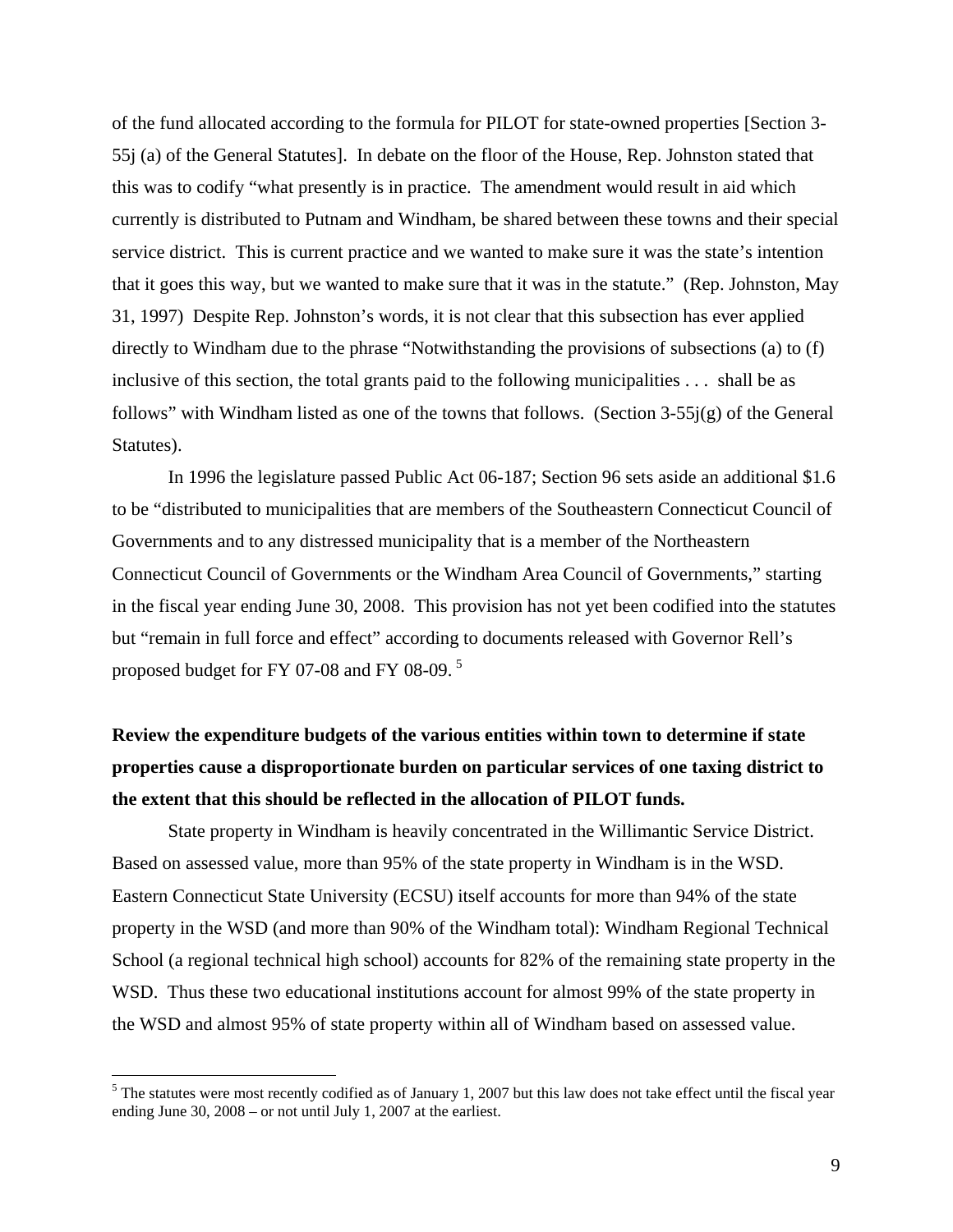### *Impact of State Property on Windham Town-Wide Expenditures*

 The largest town-wide expenditure is for public education. State properties do not generate demand for this service. In this regard, state property is similar to commercial properties. Like a commercial use, the employees and, in this case, the students may have children who are in the Windham schools. But as residents, they pay property taxes to support the schools. Thus ECSU does not itself generate any demand for the services of the Windham public schools. The same holds true for the Windham Regional Technical High School. But it may actually reduce costs for the Windham schools, as some students who would have enrolled at the public high school are instead enrolled at the technical high school.

The second largest town-wide expenditure is for public works. The largest single item in this budget (34% of the public works expenditures) is solid waste removal. Here again the state properties create less demand for services than other properties in town. ECSU has a contract with a private vendor to remove the trash generated on campus. ECSU also picks up 90% of the leaves on campus. Although University does use the town composting site, it is ECSU personnel who bring the leaves to the site. Thus there is no identifiable cost to the town for removal or transport of those leaves. The town does pick up the leaves along High Street from the formerly residential properties that ECSU has purchased. ECSU coordinates with the Windham Public Works Department and puts the leaves out onto High Street at the appropriate time for collection by the town.

 The second largest public works expenditure is Roads and Drainage. The major state properties (ECSU and Windham Tech) are located along local roads and do generate traffic. However, these roads are not specific to either institution, are an important component of the local road network, and would need maintenance even in the absence of the state properties. The public works budget also includes funds for snow removal. For the state properties (as well as for other properties in town) the town's responsibility is only for the roads on the perimeters; ECSU takes care of all the snow removal internal to its campus. Because they have the equipment and the personnel, if it chose, ECSU could be a better neighbor by assisting with snow removal on roads near its campus.

 One public works function where the state properties generate additional cost to the town is parking. Portions of local streets near the campuses of ECSU and Windham Tech are restricted to "Residents Only" because of the excess demand for parking ECSU and Windham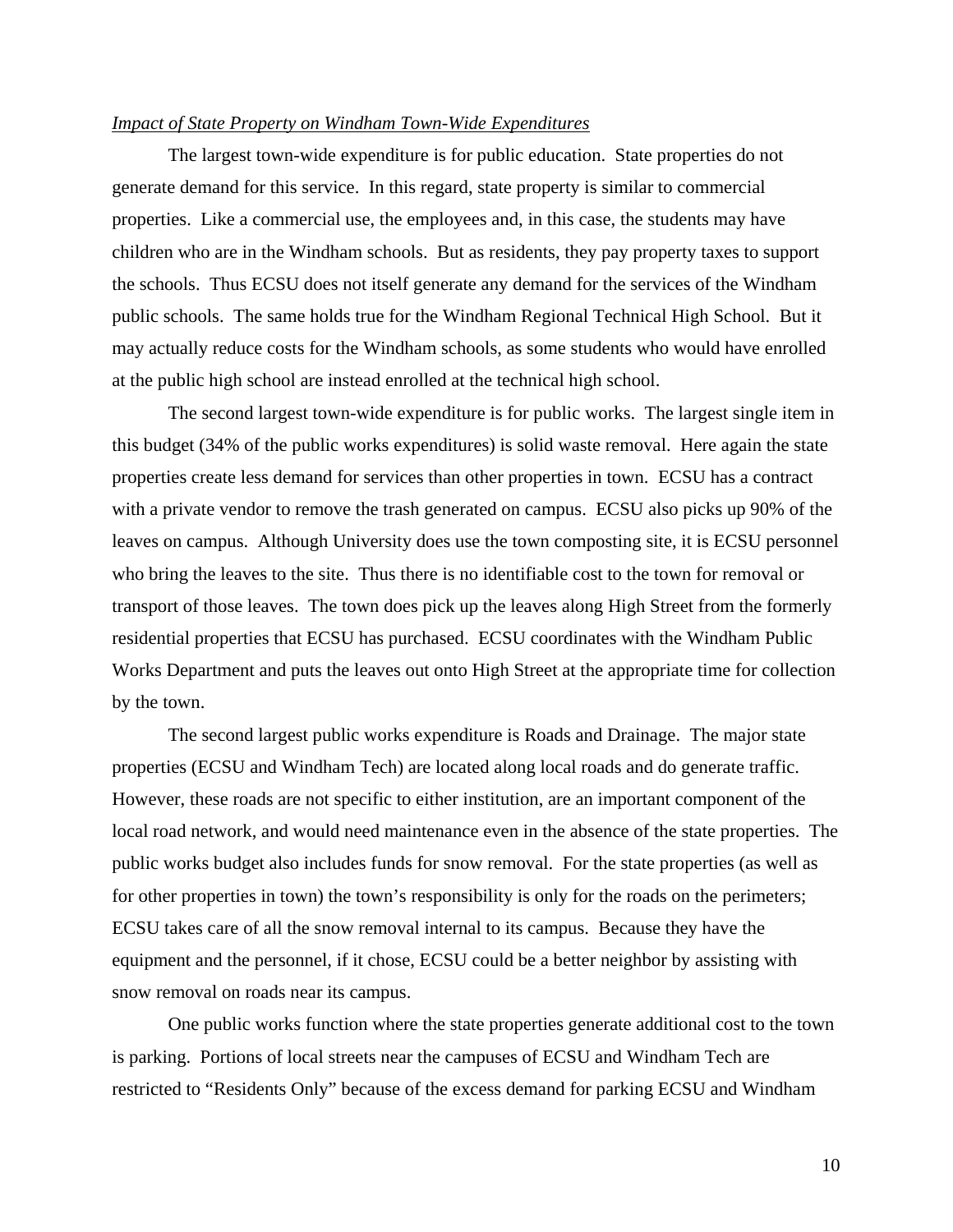Tech generate. ("Excess" in this case means that the demand for parking exceeds the amount of parking available on campus.) Each sign costs \$60 for material alone plus the time of public works personnel to install. Signs often need to be replaced. According to the public works director, approximately 90% of the town's sign budget is related to the parking issues ESCU creates.

 Another public works function related to the state properties is cleaning up litter. Because ECSU bans alcohol from campus, students regularly leave campus to consume alcohol, particularly on Thursday evenings. This activity leads to additional litter and cleanup requirements on Friday mornings on local streets near campus. Of course ECSU itself does all litter cleanup on the campus. But ECSU's policy does have an impact on the public works department. However, in terms of the overall \$3.7 to \$4.1 million public works annual budget, the overall impact does not appear to be significantly different from other properties in town.

 This study found no evidence that the impact of the state properties on other town services, including general administration, human services, civic and cultural, planning and development, etc., was any more or less than other state properties. Because ECSU is a major employer and institution in town, the town's planning and development processes need to consider the presence of ECSU to exploit fully the opportunities its presence offers and to mitigate (as much as practicable) any problems it creates. But in terms of annual expenditures, the state properties do not seem to impose a burden on the other town-wide departments or functions in excess of that from any other property.

 Outside the Willimantic Service District, there is some forest land and some vacant stateowned land. Again based on assessed value, more than 98% of the state land outside of the WSD is the airport. As with all commercial properties, the airport generates no impact on the largest municipal expenditure: public education. With regard to the other public services, there is no evidence that the airport creates greater demand than any other property. *Impact of State Property on Willimantic Service District Expenditures*

 The Willimantic Service District funds a paid fire department and a paid police department to meet the public safety needs within the district. Volunteer fire fighters and the Connecticut State Police cover the rest of the town of Windham.

 State property, in particular ECSU, demand more services from the fire department than the typical property in the Willimantic Service District. In the past several years, ECSU has been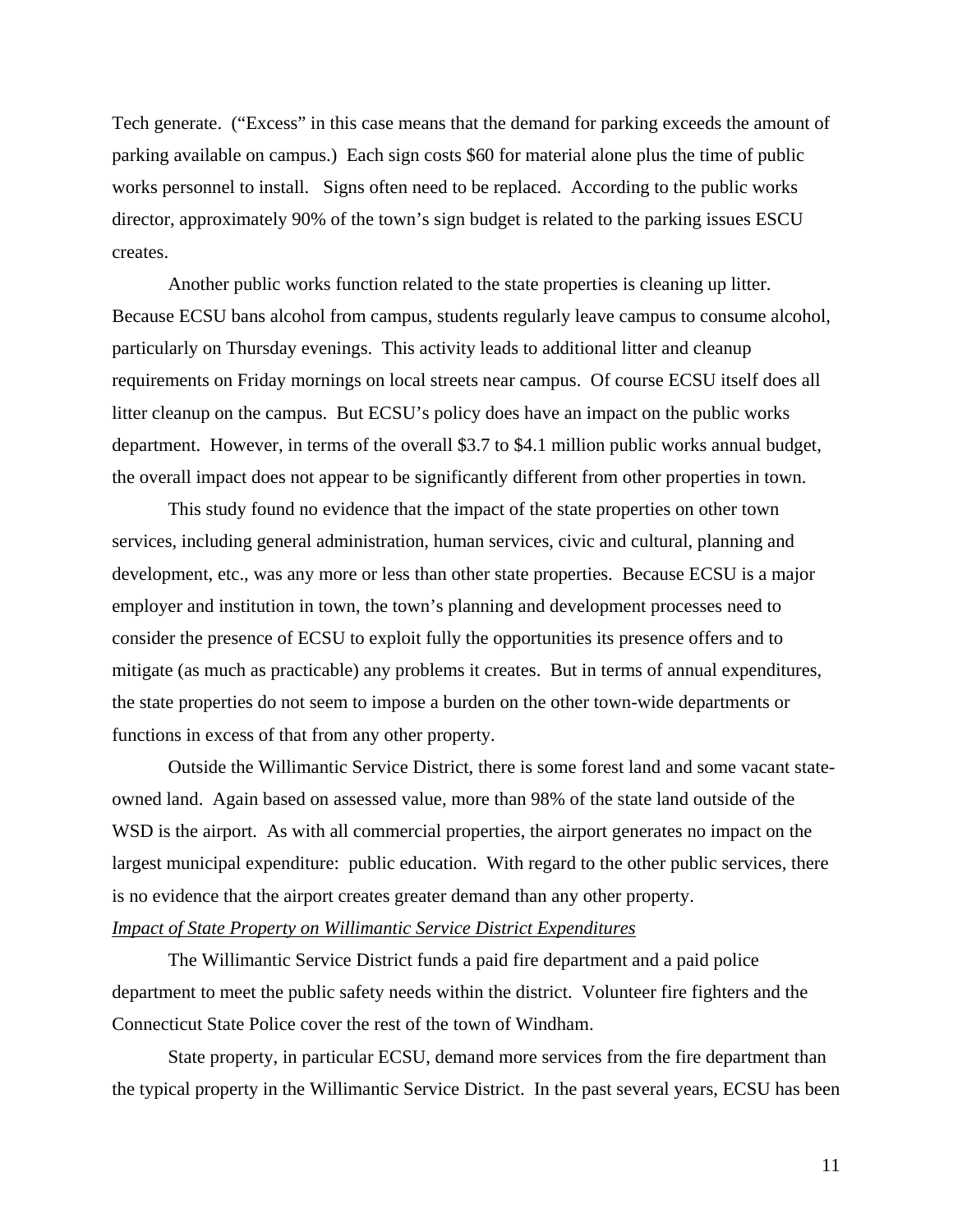expanding. The Fire Department is involved with pre-planning for all new ECSU buildings and reviews all plans for alarm systems, fire protection, fire alarms, access, hookups, etc. Clearly it is in the fire department's interests to be involved in ensuring the construction of safe buildings, as the firefighters' lives would be at risk if there were to be a problem, and the Fire Department appreciates the cooperation of ECSU in these matters. However, these tasks take time and represent a cost to the department.

 False alarms are no longer a big problem at ECSU. In this matter, the University has cooperated with the fire department to resolve an issue. At one time there were 4 or 5 false alarms at the University per week. Each alarm requires a response from the fire department. The University has begun to assess fines for false alarms, using its residential advisor program. The number of false alarms has declined to fewer than 4 or 5 per semester and may even be as low as 4 or 5 times per year. There are, however, frequent false alarms at Windham Tech.

 The University is a major user of the services of the Willimantic Fire Department. While not "frequent", there are more fires at ECSU than at a "typical" property – especially room fires in dormitories, the result of candles, cooking, and computers. Even something as harmless as food on the stove that creates enough smoke to trip the fire alarm requires the Fire Department to respond. Once a floor on campus is filled with smoke, it will often take an hour for the smoke to clear; the Fire Department may need to call a back-up to fill in at the station. The Fire Department is also involved with the University's hazardous material procedures (this has imposed extra training on Willimantic's fire personnel and required other special resources), and participates in required practice that is part of the ECSU emergency action plan. In the nine months from June 1, 2006 through February 28, 2007, months that included most of the summer and the Christmas break, the fire department was called to the University 125 times. This is approximately once every two days. The department was called to provide EMS service and to respond to smoke detector activations, to smoke from other sources, to a gas leak, to a car fire, to a few false alarms, and to a couple of smoke detector malfunctions.

 The University also has an impact on the Police Department. While ECSU has its own police force which patrols the campus, off-campus properties are the responsibility of the Willimantic Police Department. ECSU prohibits alcohol on campus; this policy is enforced. Rather than risk expulsion, students leave campus to consume alcohol, often at off-campus parties. While these parties are on private properties that pay the full tax rate to the Town and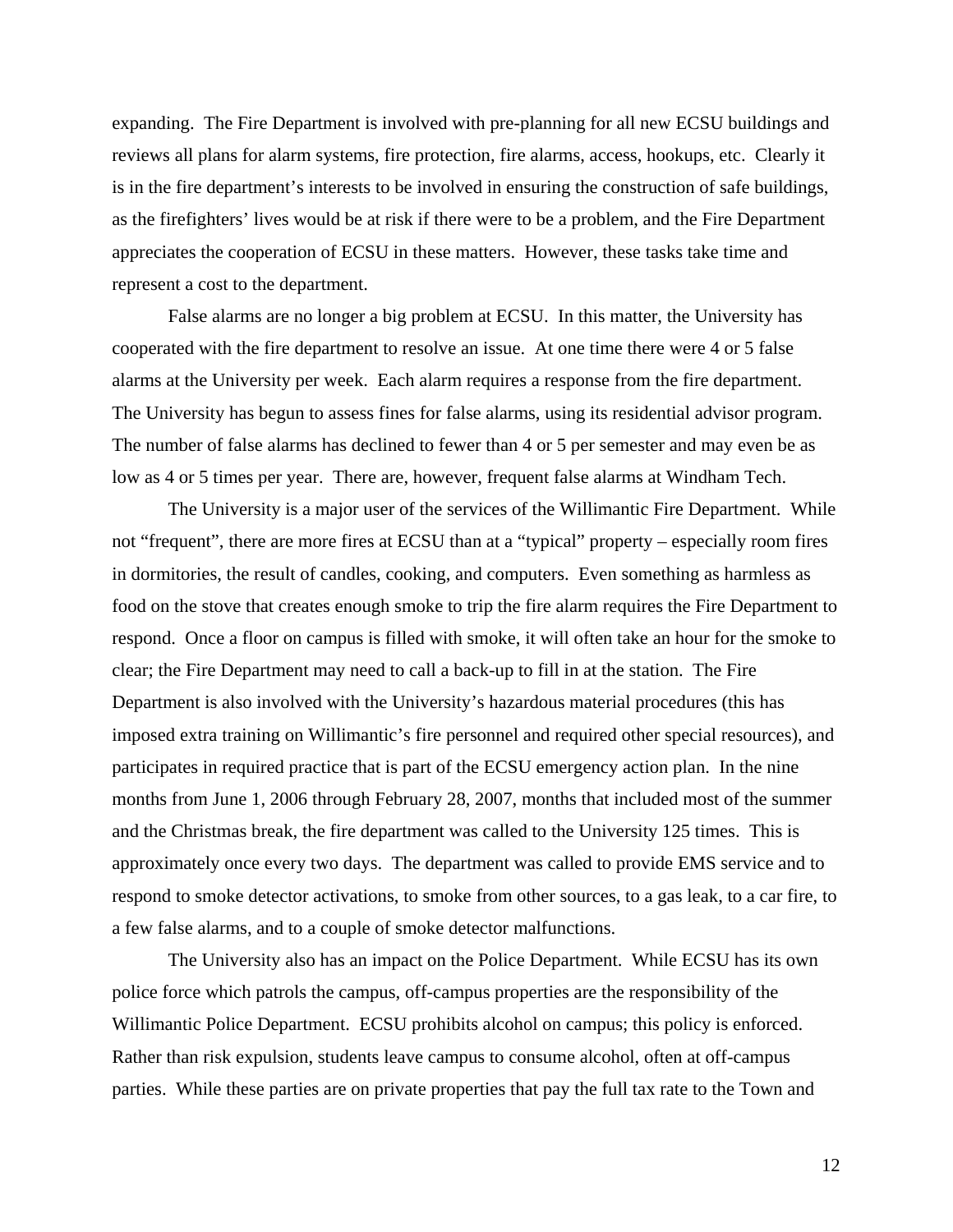the WSD, many attendees at these parties live in the dormitories on campus which are state property and thus exempt from local taxation. The ECSU alcohol policy has a direct cost impact on the police department, even though the Willimantic police seldom if ever go onto the ECSU campus. There were 173 calls for service in the year 2006 which were specifically identified as college disturbances/parties.

 Willimantic police are also responsible for enforcing the parking regulations off campus. As mentioned above, the state properties (ECSU and Windham Tech) generate a demand for parking in excess of that available on campus. Residents of the streets near campus thus depend on the Willimantic Police to enforce the parking regulations.

Willimantic Police benefit from a mutual aid agreement with the ECSU police – in general ECSU provides more assistance to the Willimantic Police than the reverse. However, in most situations where the ECSU police are assisting the Willimantic Police Department, an ECSU student is involved.

# *Impact of Windham Hospital on Windham Town-Wide Budget*

 As with any non-residential property, the hospital does not require the services of the education system (the largest town-wide expenditure). The hospital also disposes of its own hazardous waste, so this is not a responsibility of the public works department. The roads leading to and from the hospital are priority roads for snow removal to assure ambulances and others safe access at all times, but there is no evidence that this adds a disproportionate burden to the public works department. As with the University, decisions about the town's plan of development need to take the existence of the hospital into consideration: it is a major employer in town and may be a focus for other town businesses (pharmacies, physicians' offices, etc.) but the hospital itself does not require town-wide services in greater portion than other properties in town.

#### *Impact of Windham Hospital on Willimantic Service District Expenditures*

 Compared to typical properties in the Service District, the hospital is a frequent user of the services of the Willimantic Fire Department. There are approximately 12 calls per year for fire alarms or a report of an odor that the Fire Department needs to be investigated. The hospital also calls the Fire Department to assist in moving obese patients. And the Fire Department is prepared to handle any situations involving hazardous materials at the hospital. There have been at least four incidents at the hospital in the past twelve years, most are monitored and isolated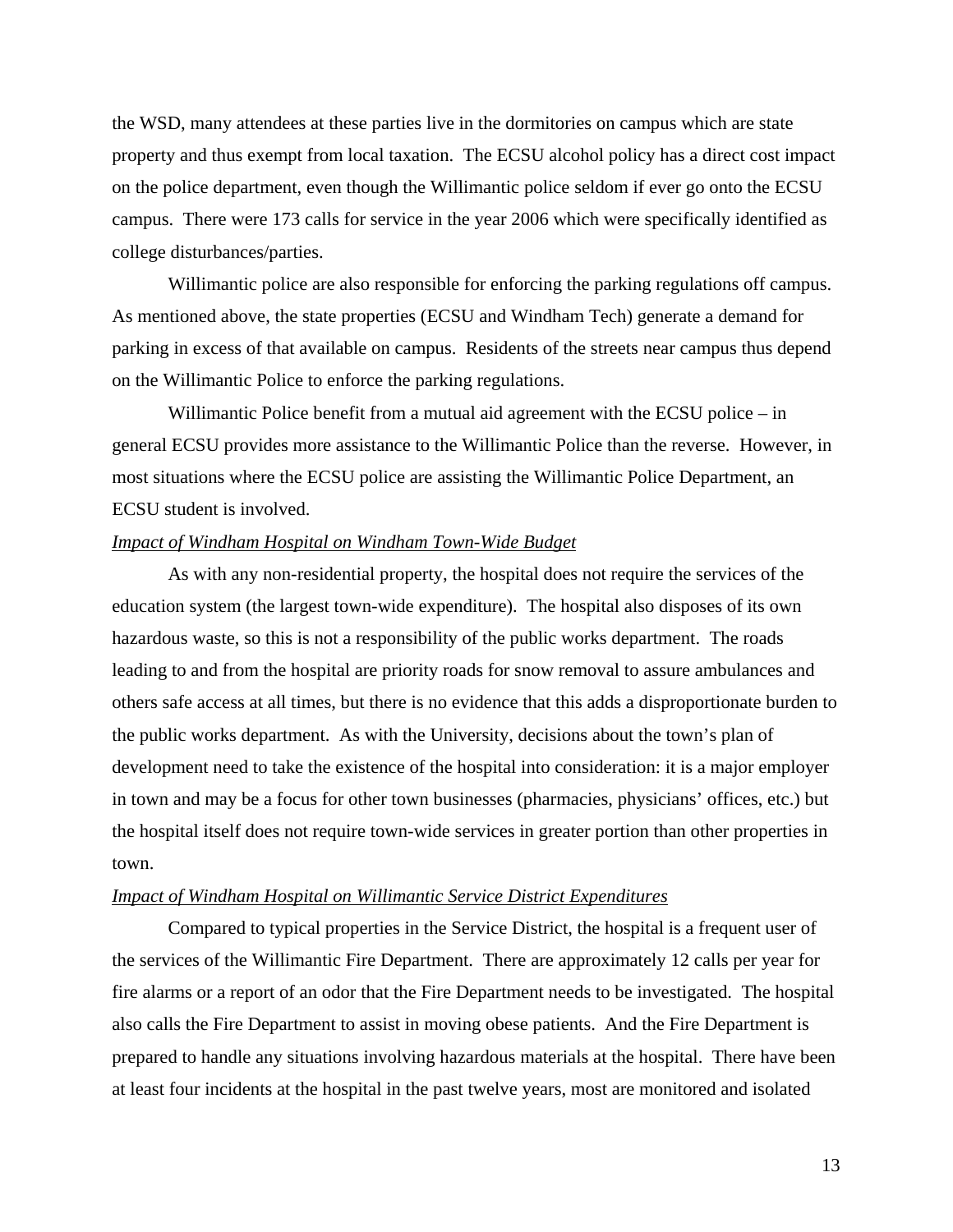quickly, but one required evacuating the immediate area. While the Department received a grant for hazardous material training, the grant only covered training for four department members. Department funds were used to train an addition 13, so there are now 17 Department members with hazardous material training. The Fire Department is also called (about 12 times per year) to assist with situations in the parking lot where someone has either fallen or become ill.

 The hospital's demands for police services are higher than those of a typical property. For example, Windham Hospital is the closest hospital to the University of Connecticut's Storrs campus. As a result, the Connecticut State Police contacted the Willimantic Police to request they station an officer at the hospital during Spring Weekend because of concerns that, if students were brought to the hospital for treatment due to excessive drinking, their friends (who may also have been drinking) might come to the hospital to check on their friends and cause problems in the parking lot or within the hospital itself. While the Willimantic Police Department chose not to deploy its officers as requested, this anecdote illustrates the fact that people bring their problems to the only hospital in the area, and there individuals potentially bring other problems as well – problems that on more than a few occasions require a police response. In 2006 there were 241 calls for service at Windham Hospital or approximately two calls every three days.

### *Impact of Housing Authority Properties on Town-Wide Expenditures*

The Public Works Department estimates that the cost of providing service to the properties of the housing authority is twice as expensive as the average property in town due to issues of parking, trash, and bulky waste left on town streets.

# *Impact of Housing Authority Properties on Willimantic Service District Expenditures*

 The Fire Department is frequently at Housing Authority properties – at least two or three times per week due to reports of smoke, mal-functioning oil burners, or, most commonly, when cooking triggers the smoke detectors. It also responds to frequent EMS calls. The Fire Department also responds when someone is stuck in an elevator in the high rises or when there is a flooded basement in a Housing Authority property.

 The Willimantic Police Department responds to approximately three calls to a housing authority property every day. As a result, 2006 saw 925 police responses to calls for service on housing authority property.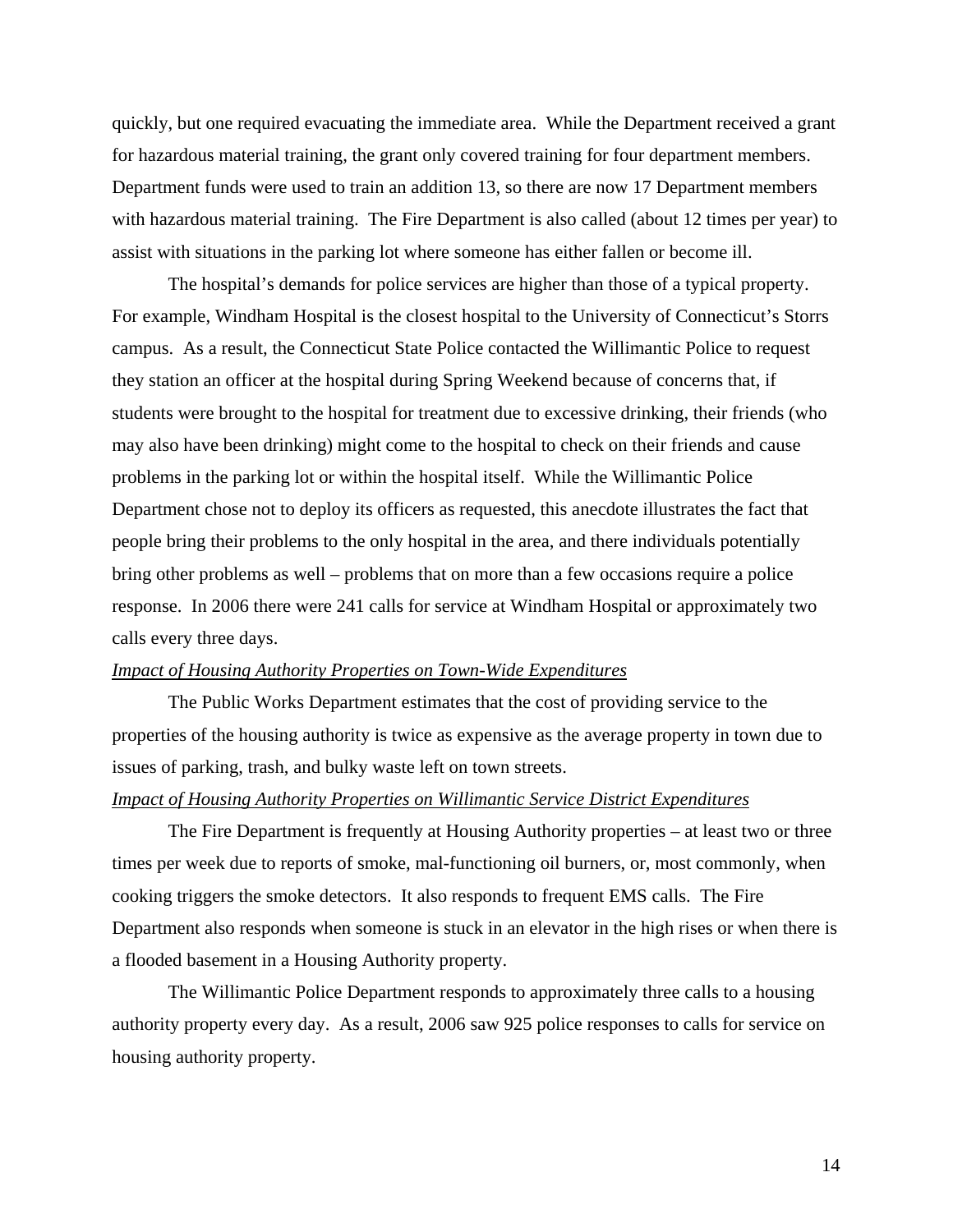**Recommend a rationale for determining an appropriate revenue allocation to offset expenditures within the general government budget, the Willimantic Service District Budget, and/or the Windham First Taxing District Budget** 

As the chart below shows, the ratio of the mill rates between the Willimantic Service District and the Windham First Taxing District changed significantly for the current fiscal year. (Direct year-to-year mill rate comparisons are difficult because the current fiscal year is the first budget after a revaluation.)





After the Board of Finance decided to allocate PILOT funds for FY 2006-2007, Windham First Taxing District residents protested that three events raised their taxes in the same year: the charge to the ambulance fund, revaluation, and the change in distribution of PILOT funding. The focus of this report is PILOT, which town officials correctly identified as the major reason for the shift in the relative tax rates between the Willimantic Services District and the town as a whole. Before looking at the impact of the change in the distribution of PILOT, it is useful to consider the impact of the other two events. Both are relatively small in comparison,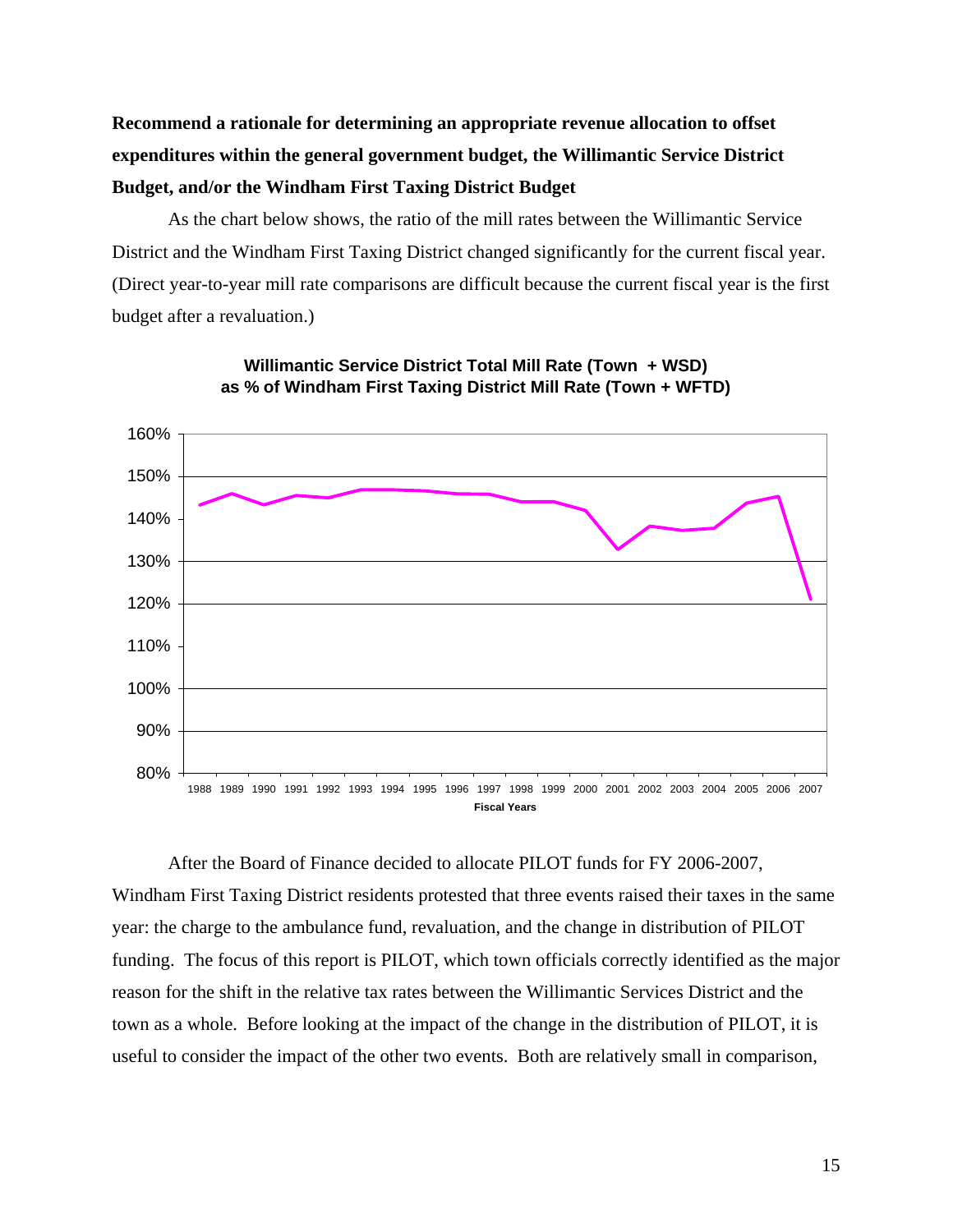the cost of the ambulance service was pro-rated on the basis of actual usage, and revaluation actually shifted the relative share of the tax burden away from the WFTD.

 The Willimantic Fire Department provides ambulance service throughout the Town of Windham. Prior to a recent change in Medicare payments, the ambulance fund did not require a subsidy from the Town as charges for services were sufficient to cover the cost of the service. The current Medicare payment structure, however, only covers 1/3 of the cost of a typical ambulance call. Still, federal law prohibits the Department from billing the difference, so in the current fiscal year the Town of Windham is funding a portion of the cost of the ambulance service. In the current fiscal year (2006-07) the Town increased the transfer to the ambulance fund from \$275,000 to \$530,125, an increase of 0.28 mills. This transfer flows from the fact that 700 of the 2,700 EMS calls (26%) were from the portion of the town outside the WSD – the ambulance is a Windham-wide service; all taxpayers, with in the WSD or outside it bear the cost. While any tax increase may be uncomfortable, the cost of the transfer to the ambulance fund was only an increase of 0.28%, less than a third of a mill. In contrast, the shift in the distribution of PILOT raised the tax rate 1.7 mills (1.7%) in the Town of Windham budget, about 6 times the increase resulting from the transfer to the ambulance fund.

 The revaluation did not apparently shift the tax burden off the WSD taxpayers and onto WFTD taxpayers. In the last fiscal year prior to the revaluation, one mill raised \$349,956 in the WSD, 52.9% of the town-wide total. After revaluation, the WSD revenues increased to \$485,895, 54.0% of the town-wide total. After revaluation, the revenue raised from one mill in the WSD increased 39.2%, while the increase was 33.5% in the rest of Windham. These were the result of both new construction (additions to the grand list) and increased market values. The combined effect is that, after revaluation, taxpayers in the Willimantic Service District pay a greater portion of the town's tax revenue than before revaluation. Thus revaluation was not itself a source of increased tax burden to property owners in the WFTD.<sup>[6](#page-15-0)</sup>

 Examination of the chart shows another year when the ratio of the WSD mill rate declined, fiscal year 2000-2001. In that year the town-wide mill rate rose 11% (from 23.69 to 26.34 mills), the WSD mill rate fell 9% (from 12.2 to 11.1 mills) and the WFTD mill rate rose 18% (from 1.59 to 1.87 mills). The WFTD mill rate declined to 1.58 mills the following year, so

<span id="page-15-0"></span><sup>&</sup>lt;sup>6</sup> If the revaluation were revenue neutral, then the tax burden in the WFTD would have fallen; the tax burden in the WSD risen.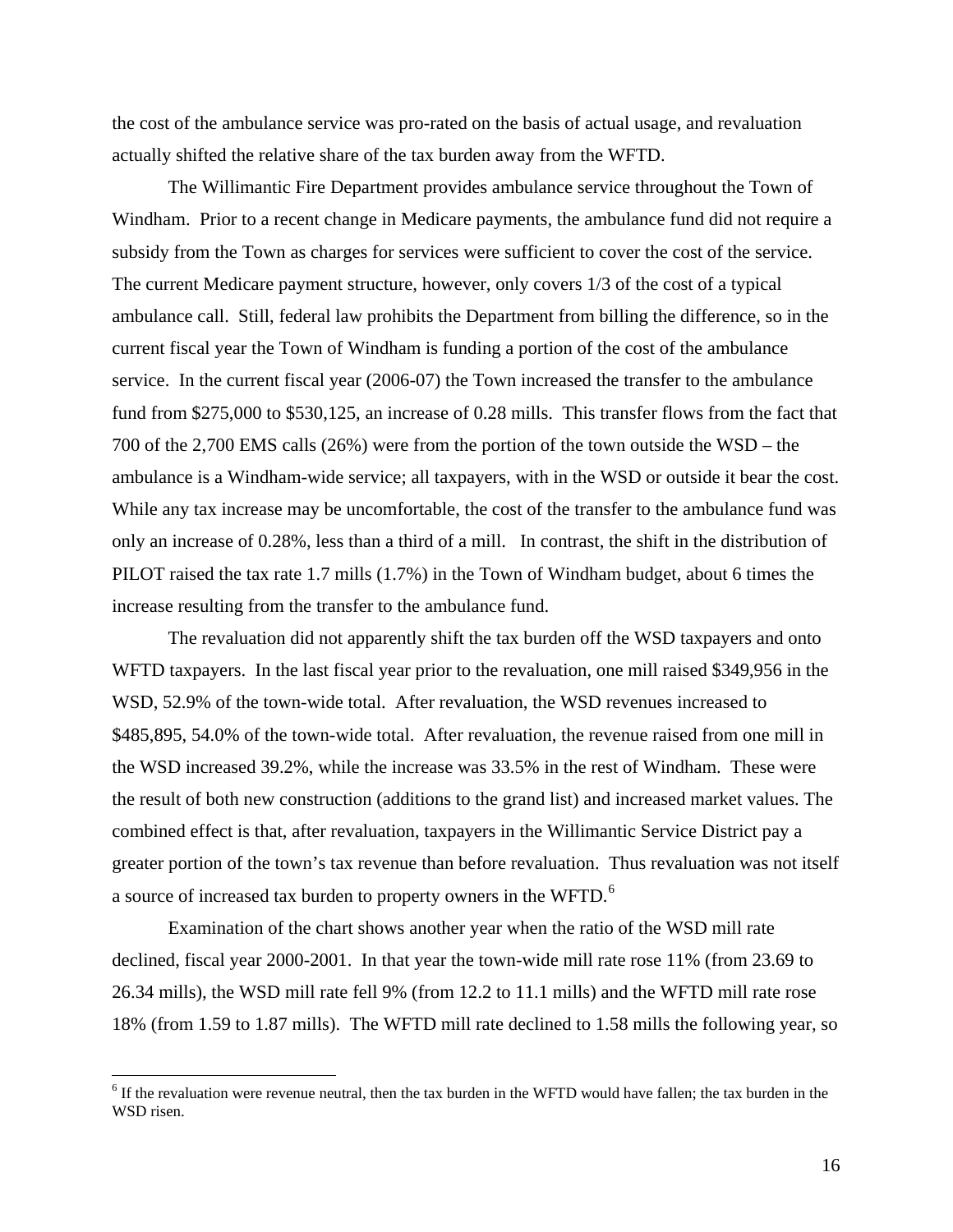this was a one-time event. Yet understanding the reasons for the changes in the Windham-wide mill rate and the WSD mill rate is constructive. The Town's general government expenditures declined slightly that year (-0.34%), while education expenditures rose 3.375%. At the same time, education aid from the State of Connecticut fell 1.5%, more than \$342,000. On the other hand, other state grants increased. When the Town adopted the 2001 budget, it anticipated state property PILOT of more than 30%. When all of those payments did not materialize, the Town had to increase the WSD ill rate 12% the following year, but the town mill rate rose only 1%.

 Windham depends on the state for assistance, but, as the following charts show, state education aid has not kept up with education expenditures, while the other major state grants (PILOT and Pequot/Mohegan) vary significantly from year to year. The largest grant the town receives is the Education Cost Sharing grant. The size of this grant depends upon town wealth (equalized net grant list per weighted student and net grand list per capita, adjusted to reflect the town's U.S. Census calculation of per capita and median household incomes),  $\frac{1}{2}$  a base number of students, a number increased depending on the number of students receiving free or reduced lunch, and also adjusted upward based on the number of students with limited proficiency in English. Importantly, the mill rate does *NOT* affect the amount of state education aid.

The charts below track each of the level of the major state grants to Windham.





<span id="page-16-0"></span> $7$  There are serious shortcomings associated with reliance on U.S. Census income data; such reliance in turn creates some significant distortions in the pattern of state aid to education. It is beyond the scope of this report to explore this issue, but it a reminder of the inadequacies of the ECS formula.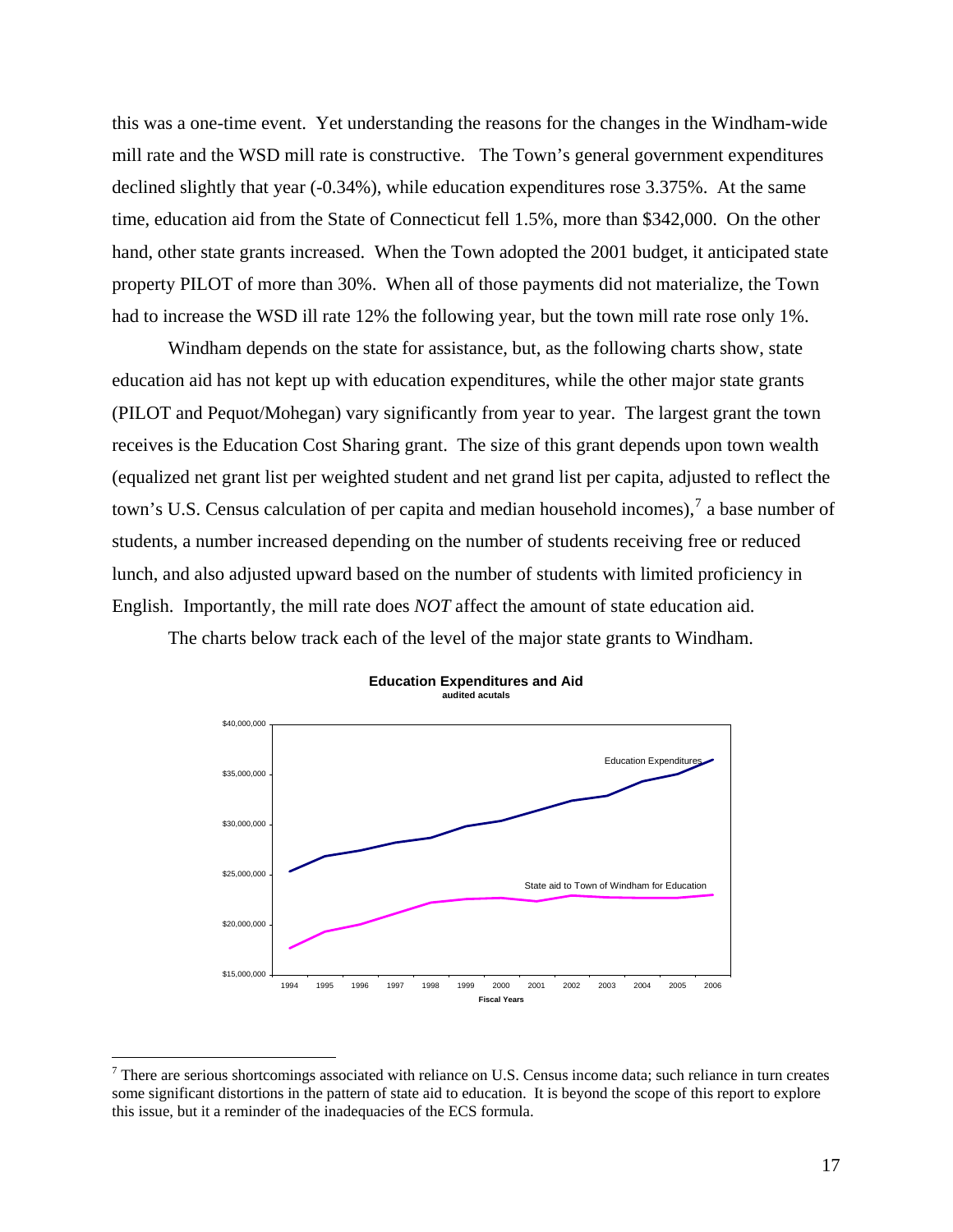

# **Total State Property and Hospital PILOT Windham + WSD -- audited actuals**

# **Pequot/Mohegan Total to Windham (audited actuals -- Windham + WSD)**

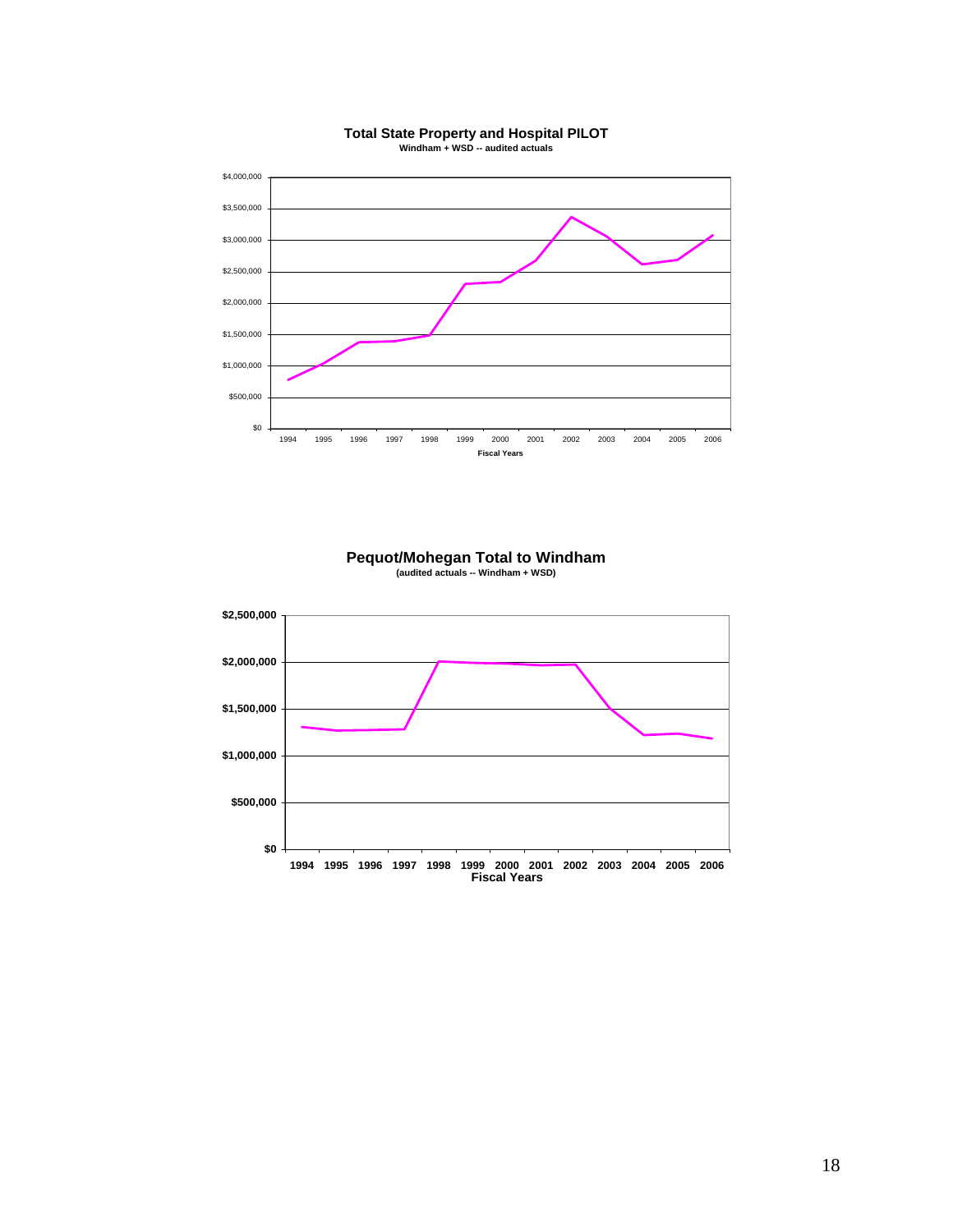

While a majority of taxable properties, and the most recent revaluation, did not significantly shift the tax burden from the Willimantic Service District to the other part of town, the historical trend has been for the total value of taxable property in the Windham First Taxing District to grow faster than the total value in the Willimantic Service District. This is the result of faster price appreciation, new development (Wal-Mart, Home Depot, etc.), or both. While WSD owners pay a higher tax rate (many believe this is unfair), they enjoy a wider array of government services (e.g. fire and police) and have also shared in the benefits flowing from the broader regional economic development. This has helped support the school system and other Windham-wide services. Traditional "Enterprise Zones" (areas where tax rates are deliberately lowered to spur development in targeted sections of cities) have usually been failures – often colossal failures – because they target areas that business do not want to develop. Windham has, however, had the experience of having a lower tax rate for a section of town that has proven desirable for developers.

# **Managing PILOT: Alternative Strategies:**

**Scenario 1:** The most straightforward proposal would be to return to calculating the PILOT distribution based on the ratio of mill rates between the WSD rate and the Windham-wide rate. The main arguments for this proposal are: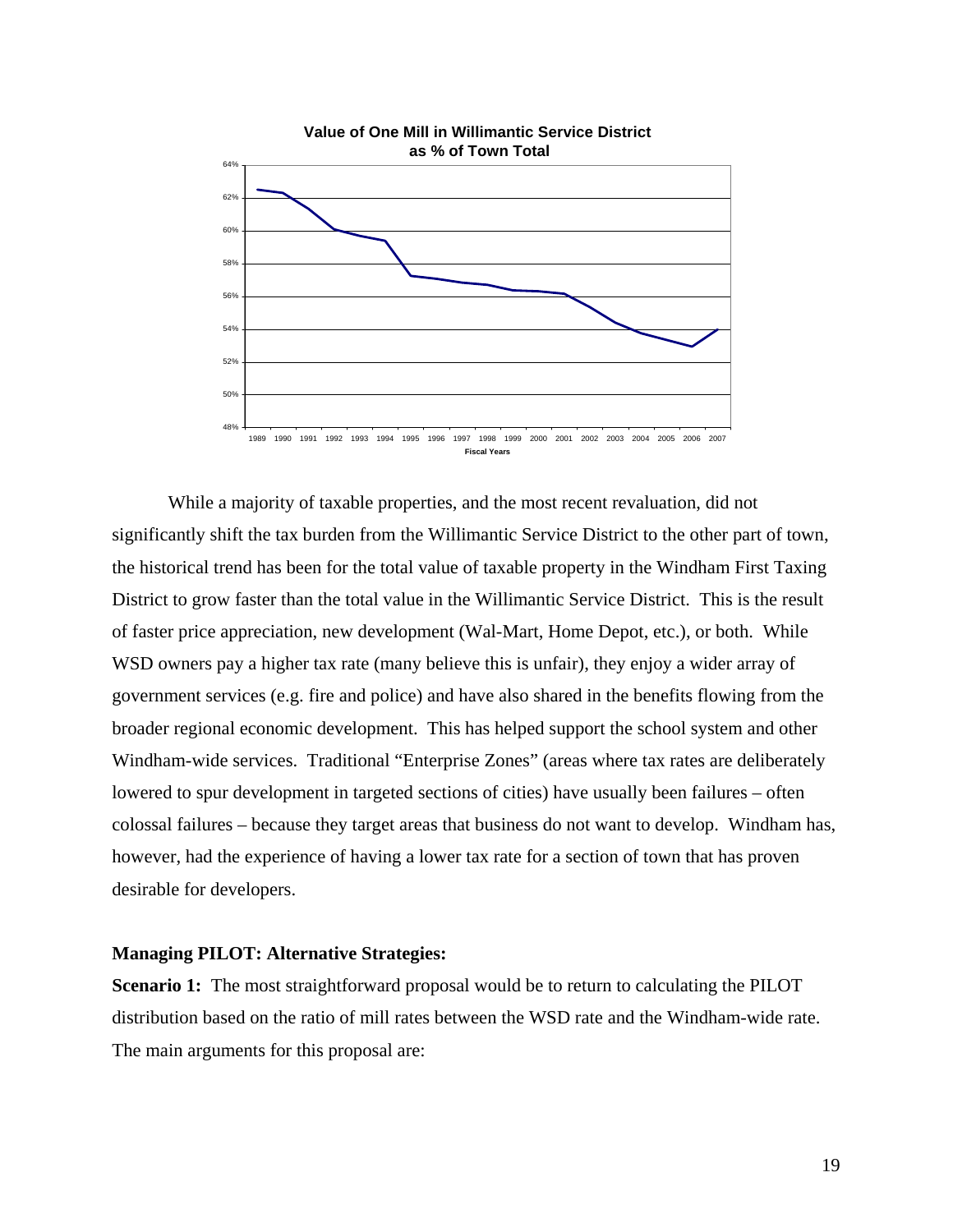- 1. A large portion of the state PILOT funds come to Windham based on the combined WSD and town-wide mill rate. Thus the amount is both larger that it would be if based solely on the base town rate and includes the cost of the extra services the WSD provides.
- 2. The statement about the distribution of the Pequot/Mohegan funds by Rep. Johnston. While wording of the statute seems to give the town complete discretion with regard to distributing the funds, Rep. Johnston in all likelihood was expressing the understanding of the legislature at the time. Importantly, the only two co-sponsors of the final legislation that incorporated this change to the Pequot/Mohegan fund were Sen. Williams and Rep. Lescoe—Windham's two legislators. Of course, their co-sponsorship may have had nothing to do with the language regarding Special Service Districts. As the chart shows, Windham received a large increase in funds from the Pequot/Mohegan fund as a result of that 1997 legislation (note the jump in 1998) so any advocate for Windham would support this legislation.
- 3. This is how the funds were distributed in the past. While this should never be the only reason (or nothing would ever change), it should be a consideration. As much as possible, stability and predictability should be part of any tax structure. The revaluation occurred with a certain expectation about the future course of tax rates – and that influenced the valuation of those homes. While there is some disagreement about the full effect of property tax rates on property values, there is consensus that there is an effect. The study that comes closest to the case for the Windham this year was one Palmon and Smith (199[8](#page-19-0)) did.<sup>8</sup> They were able to find nearly identical homes in nearly identical subdivisions which received identical public services in Harris County, Texas, but which paid significantly different tax rates. Under these circumstances, the different property tax rates had a significant effect on house prices: those facing higher taxes had lower market valuations. Property owners in the First Windham Taxing District face the same situation, because of the shift in the distribution of PILOT, their property taxes

<span id="page-19-0"></span><sup>8</sup> Oded Palmon and Barton A. Smith, "New Evidence on Property Tax Capitalization," *The Journal of Political Economy,* 106:5 (Oct., 1998), 1099-1111.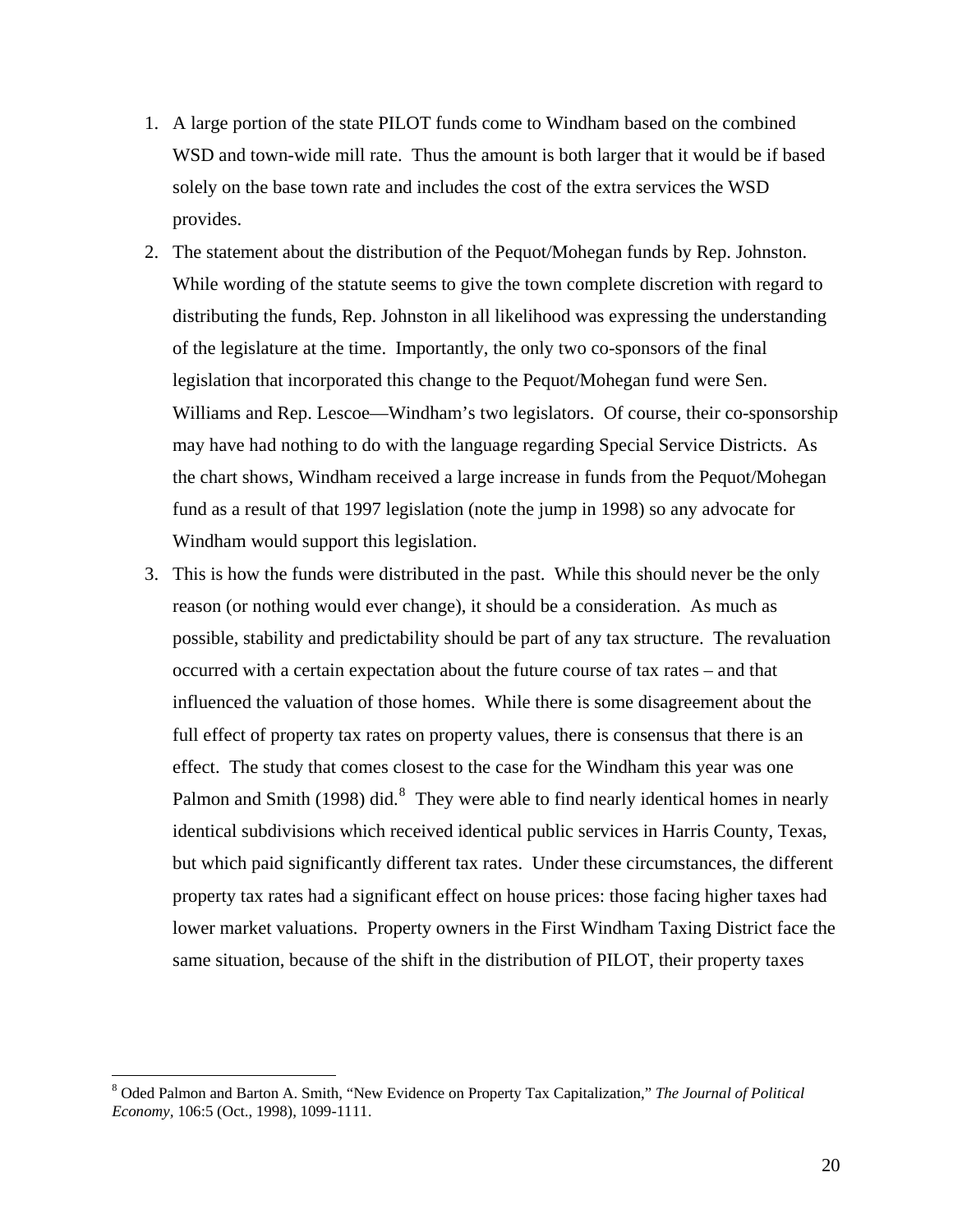rose, but their services remained exactly the same. Thus their property values could be affected – but their assessments won't reflect this change until the next revaluation.<sup>[9](#page-20-0)</sup>

If the town had pursued this course, the results would have been those shown in "Scenario A" on the attached exhibit. Compared to current combined tax rates, taxes on properties in the Windham First Taxing District would be 7.6% lower, those in the Willimantic Services District 5.3% higher.

#### **Scenario 2: Only consider non-education expenditures and funding:**

Another way to allocate the PILOT funds would rely on the ratio between the mill rate for town-wide general government expenditures (excluding the budget for the Board of Education) and the WSD mill rate. The logic to this approach is that the state provides significant assistance to the town of Windham specifically for education, while PILOT funds are based on properties that in general do not place demands on the school system. This approach does not rely on an arbitrary ratio (60/40), has a clear basis for the budget making process, and has the practical benefit of providing modest relief to the residents of the Windham First Taxing District, who may feel aggrieved by this year's action. If this plan had been put into effect for the 2007 fiscal year, the total tax rate for WSD properties would be 1.25% higher than it is today, the tax rate in the WFTD area would be 1.83% lower.

### **Scenario 3: Full consolidation with no increase in expenditures:**

<u>.</u>

 Consolidation of more town services appears to be an unlikely approach, even if it could be done without a significant increase in expenditures. Besides imposing a significant tax increase on the WFTD properties, an additional drawback is that this approach would reduce the combined town and WSD mill rate, and thus reduce PILOT. Taking this approach, and assuming no increase in total expenditures, the Windham-wide mill rate would be 28.46, meaning an 11% increase from the current level for Windham First Taxing District property owners, an 8% decrease for Willimantic Services District properties. But if this were implemented, state property and hospital PILOT funds could be expected to decrease by the

<span id="page-20-0"></span> $9^9$  Coincidentally, this is one reason that most states have require revaluations much more frequently, and in some case "mark to market" assessed valuations annually, a procedure with modern technology makes relatively simple and inexpensive. Connecticut has been a serious laggard in addressing the problem of relatively rapid changes in property values and the resulting disconnect from property tax burdens.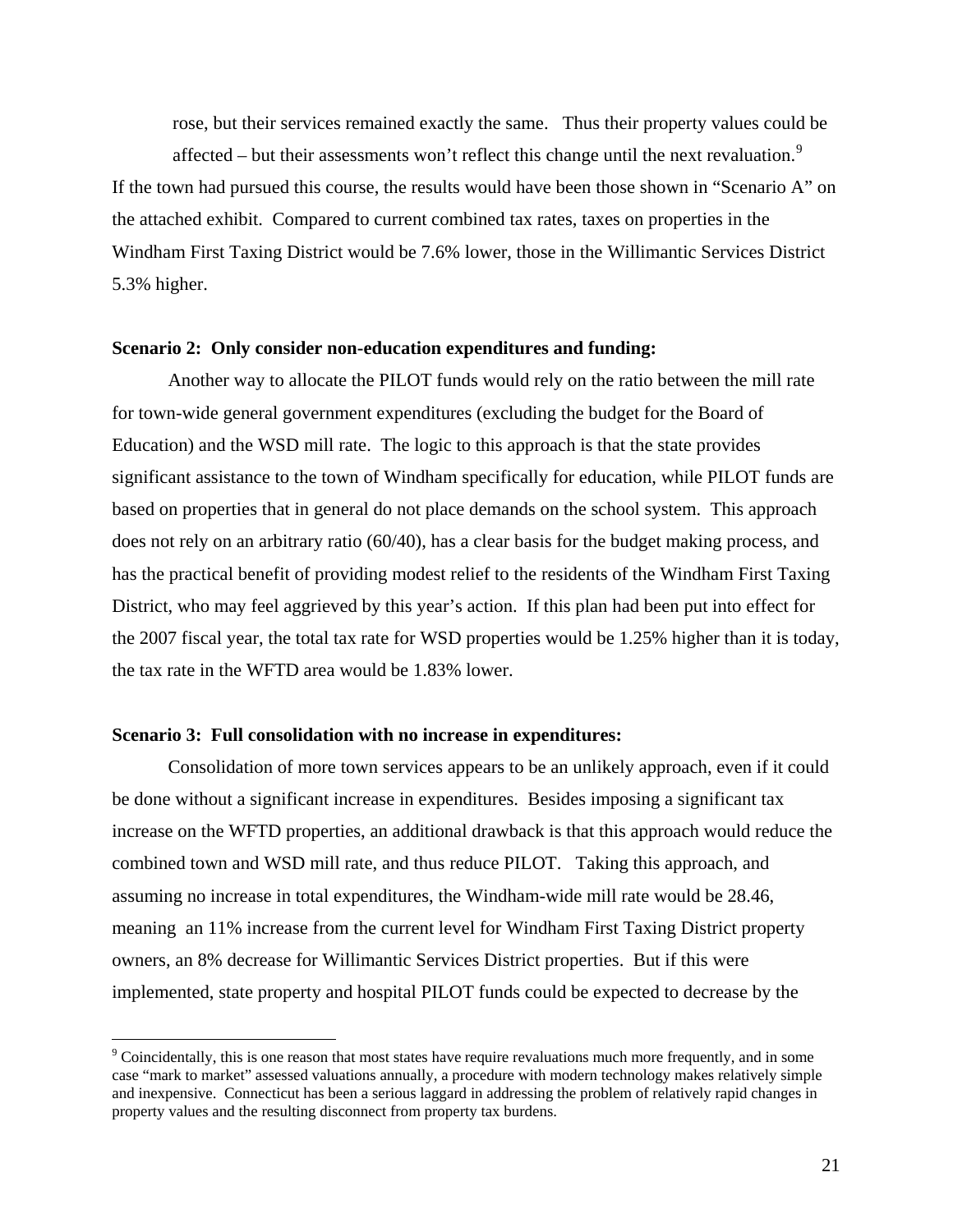same 8%. This would add about 1/3 of a mill across the board to the town-wide tax rate in future years.

#### **Recommended Approach:**

The state has two fundamental objectives in providing PILOT: general support for town services and thus general property tax relief and specific re-imbursement for the costs that stateowned properties impose on host communities. These considerations logically point to allocating the various PILOTs on the basis of their objective. Thus we suggest that Windham allocate the following PILOTS based on the ratio of mill rates as has been done in the prior years:

 PILOT Elderly Freeze PILOT Elderly Circuit breaker PILOT Housing Authority PILOT Property tax relief NEW in 2007 PILOT totally disabled PILOT machinery & equipment Pequot/Mohegan Distressed Municipalities Manufacturing PILOT veterans Willimantic Housing Authority Telecommunications

 These programs are all intended to provide general property tax relief to properties that use services from all aspects of town government or fulfill the purpose of the state program. With regard to PILOT for state properties (primarily ECSU and Windham Tech) and PILOT for private colleges and hospitals (Windham Hospital), which are overwhelming located within the WSD and clearly impact the cost of services that the WSD provides, we recommend that Windham allocate these PILOT funds to ensure that the WSD receives at least 90% of the funds that the service district would have received if these properties were fully taxable. We make this recommendation on the basis of the following:

1. These properties do have a disproportionate impact on the WSD budget compared to other properties and compared to their impact on the town-wide budget. Yet the benefits of these properties accrue to the town as a whole. Windham's days as a manufacturing center are largely over. The town may have a future as a higher education and medical services center, but that will not happen if employees, students and their parents, medical professionals and patients do not believe that these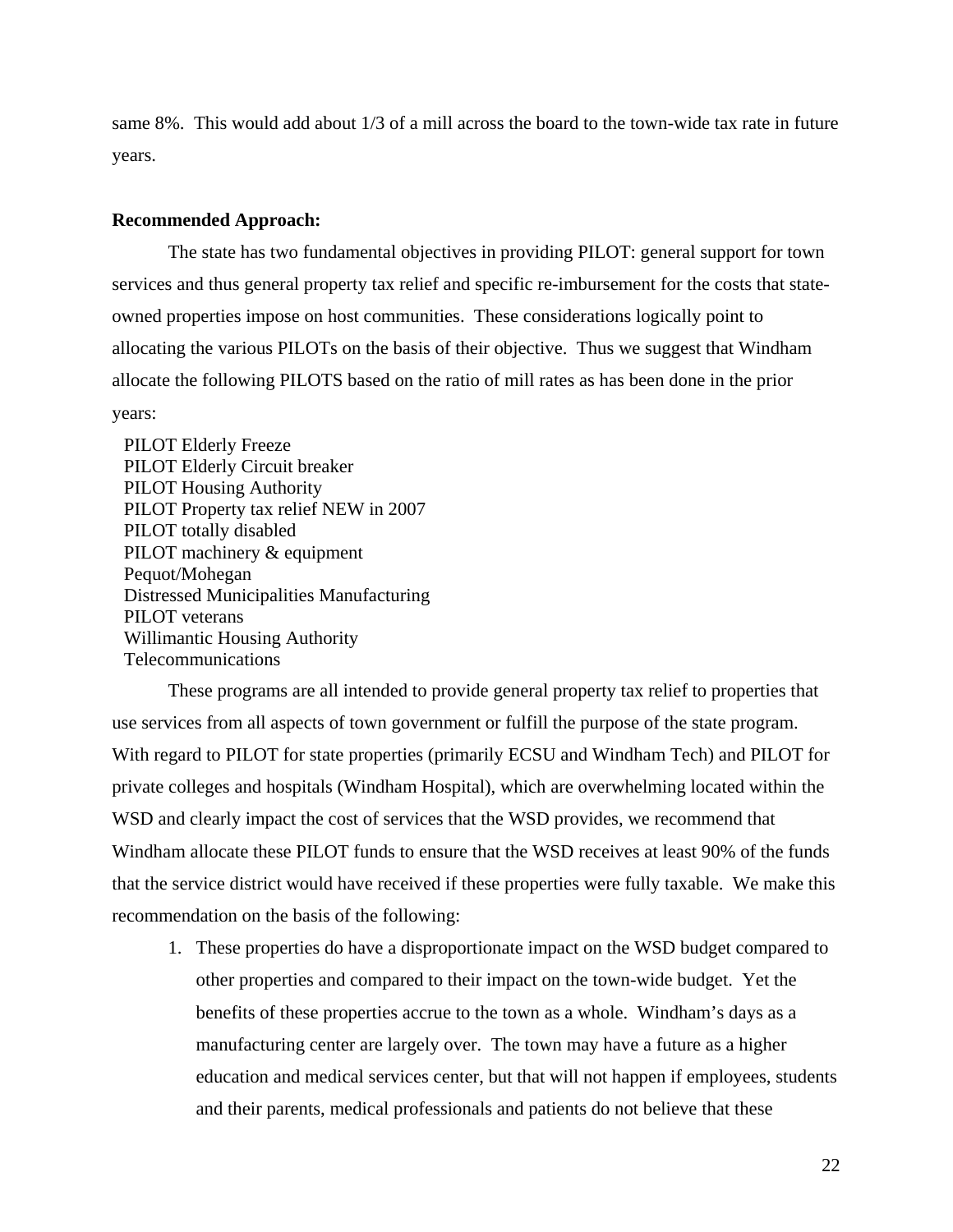institutions – and the streets around them – are safe. Responsibility for ensuring this safety lies with the departments—Fire and Police—that the WSD funds. Just as the WSD taxpayers benefit from economic development in North Windham, Windham First Tax District residents benefit from the success of ECSU and Windham Hospital.

- 2. State PILOT funding varies from year to year. This variation has a disproportionate impact on the WSD because these funds are a larger portion of the WSD budget. By ensuring a baseline amount that does not depend on the whims of state government, the Town is providing the WSD with more stability in its funding base.
- 3. With regard to state funding, PILOT is not the must critical issue facing Windham aid to education is. This year, if Windham were being reimbursed for educational expenditures at the same rate as it was being reimbursed in 1998, it would translate into more than \$5.9 million in additional funding for Windham. *This is almost as much as all PILOT programs, town + WSD, combined*. By putting a floor under PILOT payments to the WSD, the services that WSD provides will not be disrupted if the state decides to reduce PILOT payments but drastically increase education aid, something that would benefit all Windham taxpayers.

Adoption of the recommendation outlined above would facilitate future budget discussions and transparency in town government. Each allocation of a PILOT flows from its specific purpose and reflects the actual costs that the underlying state or private properties impose. It creates stability in funding for the critical services that the WSH provides. And it makes the allocation of each PILOT transparent to all stakeholders and citizens.

\* \* \* \* \*

In addition to the tasks outlined in the scope of work, two other issues were brought to CCEA's attention during this study: the interest of the WPCA to receive a portion of the PILOT funds due to the housing authority and the possibility of cost savings in the Public Works Department with the help of ECSU.

# *Housing Authority PILOT and Wastewater Treatment*

 Housing Authority properties are exempt from local property taxes and from sewer use charges. (State properties and the hospital, the focus of much of the above report, pay their full use charges for water and sewage services.) The town receives two PILOTS linked to Housing